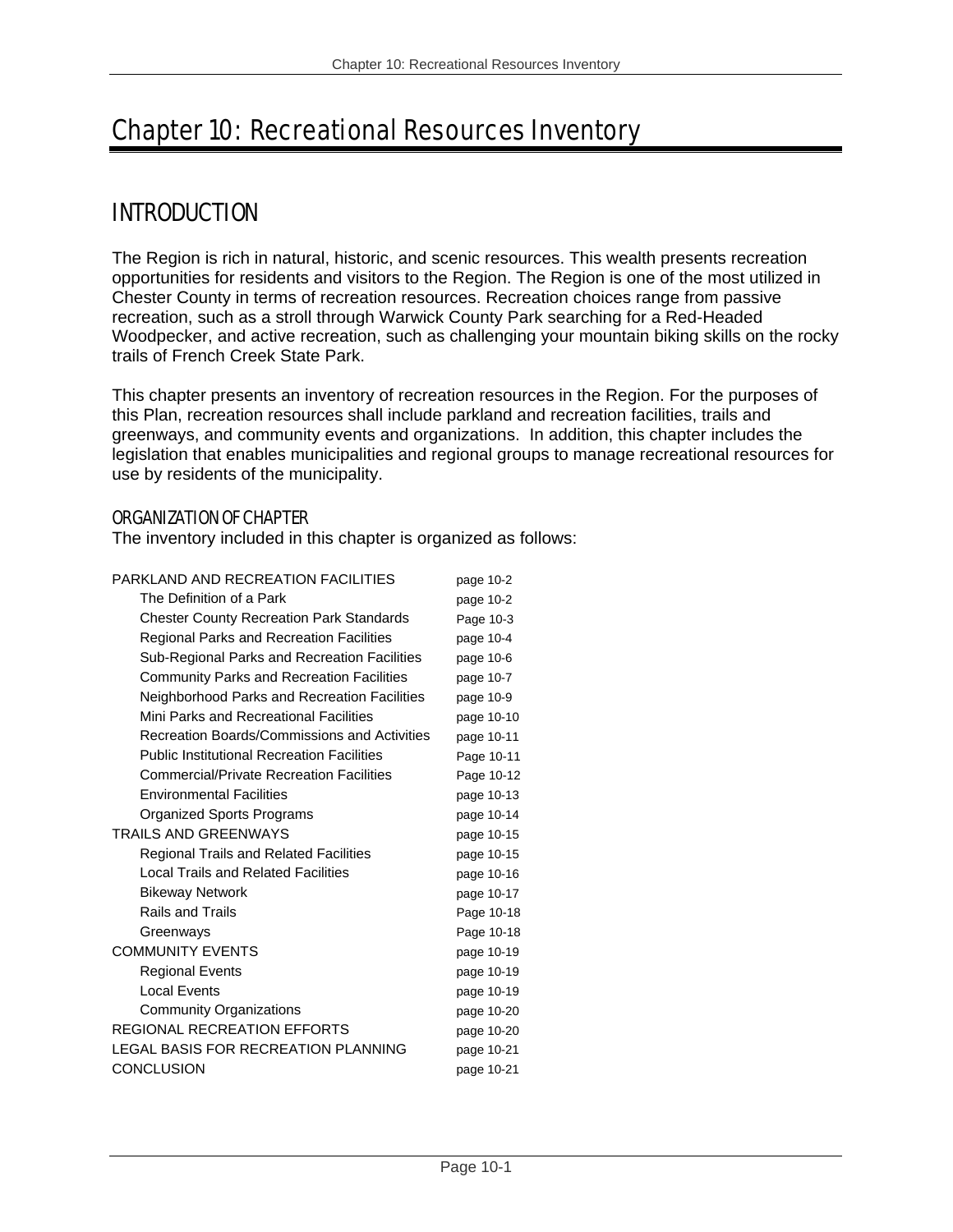# PARKLAND and RECREATIONAL FACILITIES

Parkland and recreation facilities play an important role in the quality of life for residents of a municipality or region. The availability of such facilities can make an area an attractive place to live as well as a draw for visitors. In 2002, Chester County adopted *Linking Landscapes* – *A Plan for the Protected Open Space Network in Chester County, Pennsylvania. Linking Landscapes* is an element of the county's policy plan, *Landscapes*. Chapter four of *Linking Landscapes* provides an overview and description of national, state, county, and municipal parks in Chester County.

## THE DEFINITION OF A "PARK"

The term "park" has no single definition that is recognized by recreational planners, and there is no established set of characteristics that a property must have in order to be called a park. *Linking Landscapes* defines a "park" as any outdoor property with few if any structures that meets all of the following criteria:

- Ownership in-fee or permanently eased for recreation by a government agency,
- Open to the general public,
- **Specifically managed to provide public recreation, and**
- Its primary use is public recreation.

This definition stresses that parks are acquired, designed, and managed to be public recreation facilities.

#### PASSIVE AND ACTIVE RECREATION

Parks are typically identified based on the type of recreation that takes place and the way in which they are used. Some parks are designed and maintained to be used primarily for strenuous recreation activities such as exercise, team sports, or child's play. This category of activities is referred to as "active recreation." Other parks are designed, maintained and used for quieter, less athletic activities, such as fishing, picnicking, and bird watching. This category of lower energy activities is known as "passive recreation," and they have a minimal effect on their surroundings. It should be noted that there are some activities that cannot be clearly defined as being exclusively active or passive recreation.

Active Facilities - Parks that provide active recreation commonly include tennis, volleyball and basketball courts; swing sets, playgrounds, and tot-lots; or fields for team sports such as football, soccer, baseball, and softball. Active recreation parks can be quite small, as in the case of a tot-lot, or they can cover multiple acres, as in the case with a sports field complex. In Chester County, most active recreation parks are less than 20 acres in size.

Passive facilities - Passive recreation parks in suburban or rural settings tend to be large and commonly provide picnic areas, and trails for hiking. These parks are often established on a site that already contains a historically significant landscape or a unique natural feature such as a stream or woodland. Passive recreation can include, but is not limited to: birding or bird watching, amateur astronomy or stargazing, and hiking (with some limitations).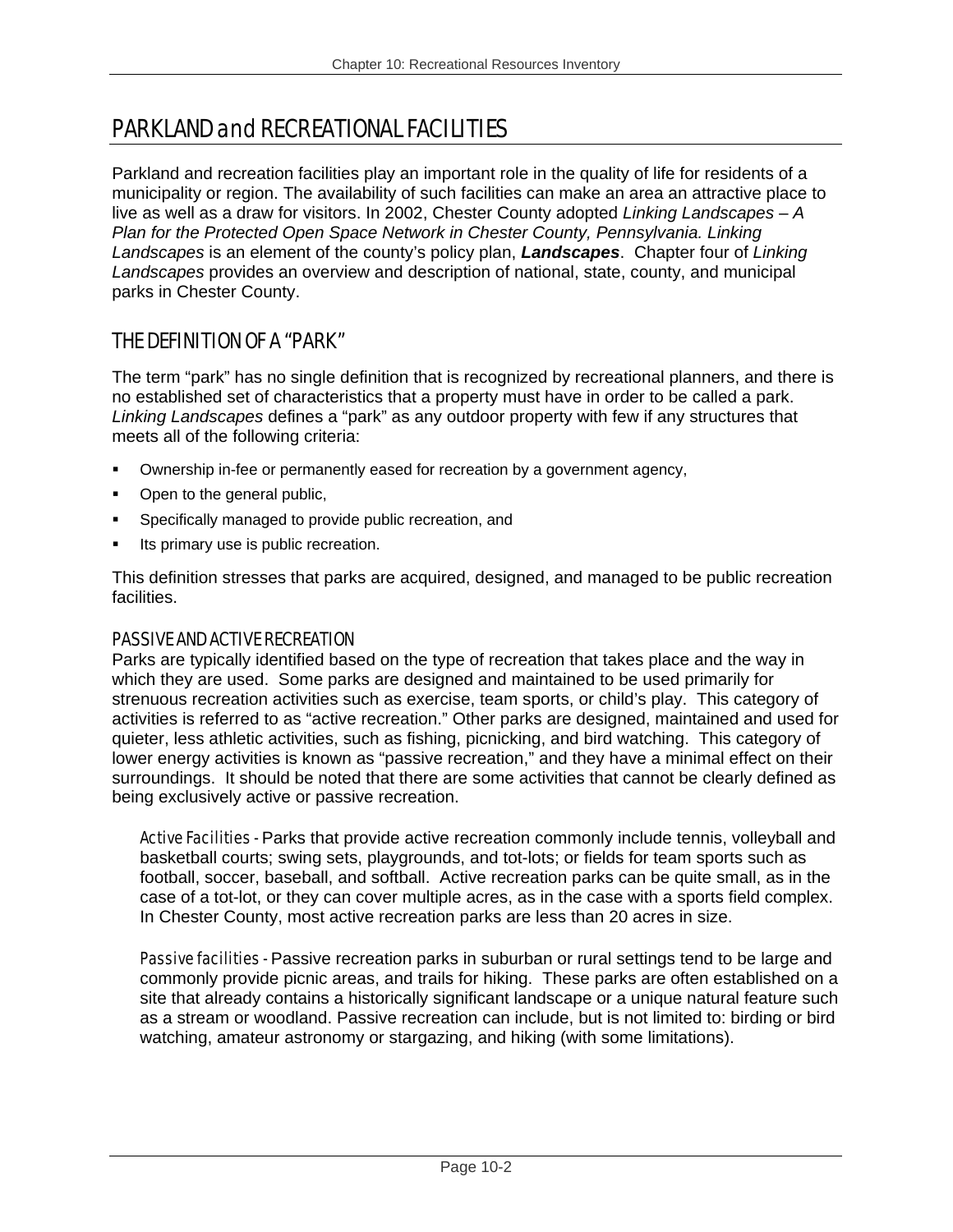Currently, municipal parks provide the vast majority of public active recreation opportunities within Chester County, and this situation is likely to continue. Municipalities are well suited to develop active recreation facilities because they are intimately aware of the recreational needs of the local population. Historically active recreation parks in the county have been purchased and managed by municipal governments.

## CHESTER COUNTY RECREATION PARK STANDARDS

1

The Chester County Planning Commission and the Chester County Parks Department have developed a system for classifying each recreational park within the county. This system, called the 2001 Chester County Recreational Park Standards, is an updated version of the 1982 Chester County Park Standards first presented in the 1982 *Chester County Open Space and*  Recreation Study.<sup>1</sup> For the purposes of this chapter we have organized the inventory of parks based on the guidelines included in *Linking Landscapes*: Regional Parks, Sub-Regional Parks, Community Parks, Neighborhood Parks, and Mini Parks. These guidelines have been used to provide a general analysis of the Region's parks and recreation facilities.

| <b>Type of Park</b> | <b>Service Radius</b>                                          | <b>Minimum Acreage</b><br><b>Standard</b><br>(per 1000 people) | <b>Maximum</b><br><b>Population</b> | Size of<br><b>Recreational Park</b> |
|---------------------|----------------------------------------------------------------|----------------------------------------------------------------|-------------------------------------|-------------------------------------|
| Regional            | 30 miles (1 hour drive)                                        | 20 acres                                                       | None                                | 1000 acres $+$                      |
| Sub-Regional        | 7.5 miles (1/4 hour drive)                                     | 8.5 acres                                                      | 100,000                             | 400 to 999 acres                    |
| Community           | 2.5 miles (Equal to a 5<br>minute drive or a 30<br>minute walk | 3.0 to 6.0 acres                                               | 25,000                              | 20 to 399 acres                     |
| Neighborhood        | .5 miles (Equal to a 15<br>minute walk                         | 2.5 to 3.5 acres                                               | 5,000                               | .5 to 19.9 acres                    |
| Mini                | .25 miles (equal to an 8<br>minute walk                        | .25 acres                                                      | 2,000                               | .01 to .49 acres                    |

**Figure 10-1 Chester County Recreational Park Guidelines** 

In order to provide a comprehensive inventory of recreation facilities in the Region, we have included a broad category entitled "recreation facilities" with each of the park classifications. This category will include facilities other than parkland where recreation opportunities exist in the Region.

 $1$  These categories of parkland are similar, if not identical, to those used in the municipal open space plans. These categories should be considered general in nature and may not be appropriate for all recreation facilities in the Region. Springton Manor Farm and the Struble Lake Recreation area, for example, would be considered Community Parks based on their acreage. However, they are included in the Sub-Regional category based on their usage and the fact that they are both operated by State Organizations.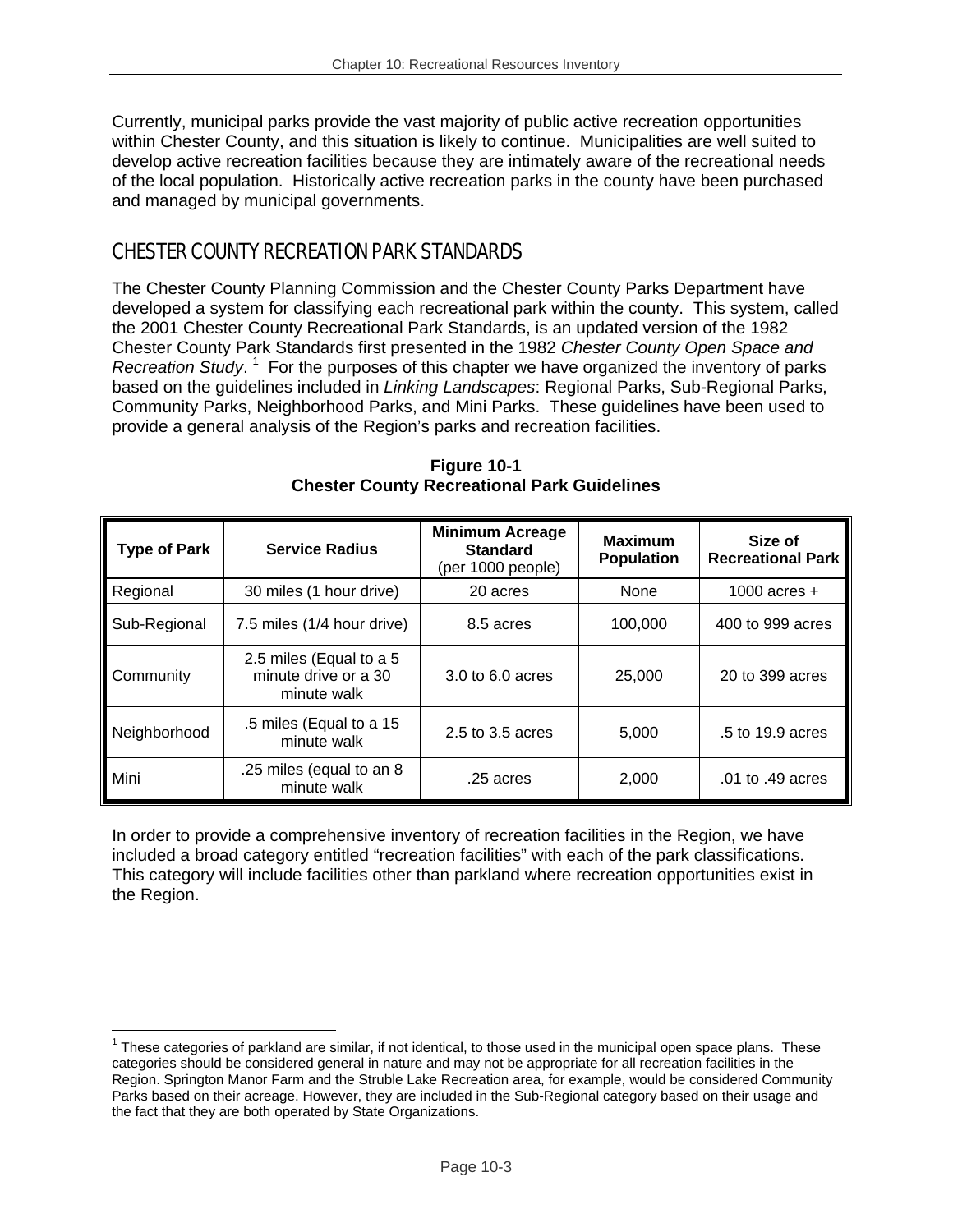## REGIONAL PARKS AND RECREATION FACILITIES

Regional parks and recreation facilities are large-scale recreation areas serving an area larger than a single county. Because of their regional significance, such parks are usually provided and operated by federal or state governments. Typically, regional parks provide a variety of outdoor recreation opportunities, both passive and active, particularly those requiring large land or water areas. Emphasis is often placed on recreation opportunities beyond the scope of those typically provided at local parks (community, neighborhood, and mini), including, but not limited to: camping, boating, and swimming. There are three regional parks and recreational facilities within the boundaries of the Region and they include French Creek State Park, (in which Hopewell Furnace National Historic Site is located), Marsh Creek State Park, and the State Gamelands. See Map 10-1: Recreation Resources for the location of these Regional Facilities.

#### FRENCH CREEK STATE PARK

This park is located on the Berks and Chester County border and is operated by the Pennsylvania Department of Environmental Protection's Bureau of State Parks and is over 7,400 acres in size. In Chester County, the Park is located primarily in Warwick Township with a portion (202 acres) in North Coventry Township. In addition to recreation opportunities (see Figure 10-2) the park area includes the Hopewell Furnace National Historic Site (see below) and the 108-acre Hopewell Lake that is used for boating and swimming in the warmer months and ice-skating in the winter. French Creek State Park has one of the only disc golf courses in the Delaware Valley and includes two courses that wind through the woods near the Lake.

#### Hopewell Furnace National Historic Site

This site is situated at the headwaters of the French Creek. It is located primarily in Berks County with a portion located in Warwick Township and is operated by the National Parks Service. Use of the Hopewell Furnace site dates back to 1771 and amenities other than recreational opportunities listed in Figure 10-2 include farm animals, a farm museum, the operating Hopewell Furnace, and educational programs that focus on the history and importance of the iron industry to the Region. 14 restored historic buildings are located on this site including the ironmaster's mansion, tenant houses, and the charcoal house that offer visitors a glimpse into the  $19<sup>th</sup>$  Century.

#### MARSH CREEK STATE PARK

This park is located primarily in Upper Uwchlan Township, Chester County with a portion (262 acres) located in Wallace Township. March Creek is operated by the Pennsylvania Department of Environmental Protection's Bureau of State Parks and is over 1,700 acres in size. The 535 acre Marsh Creek Lake is a year-round facility for non-motorized boating, windsurfing, and fishing and ice-skating in the colder months and other opportunities as listed in Figure 10-2.

### STATE GAMELANDS NO. 43

The State Gamelands is a site of over 2,306 acres and is located in Warwick and West Nantmeal townships with a portion in Berks County. The gamelands are administered by the Pennsylvania Game Commission and are designed to provide wildlife habitat and a range of recreational opportunities as listed in Figure 10-2.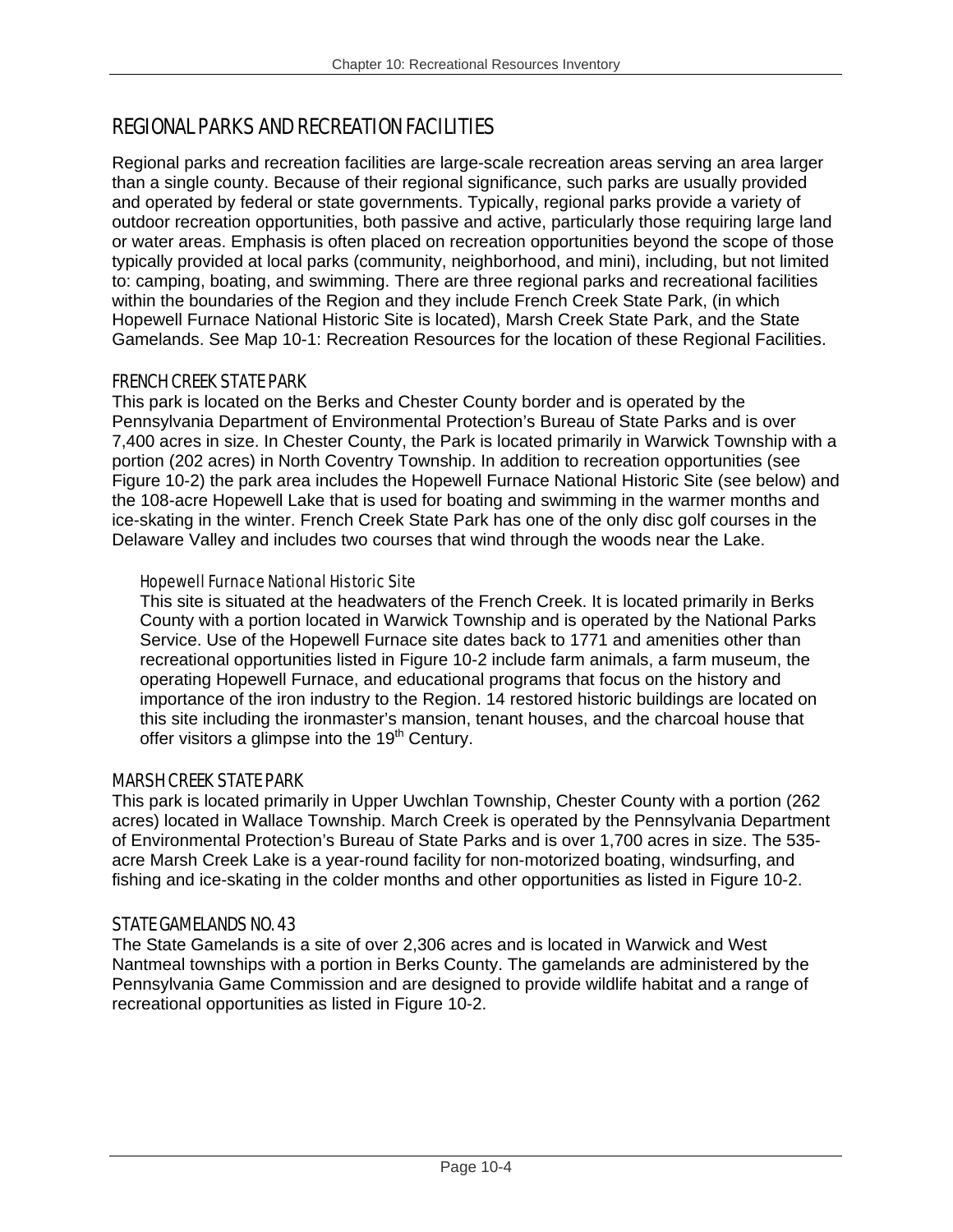|                          | Amateur<br>Astronomy/Birding | ᡂ<br>oating/Windsurfing | റ<br>Afoudwe<br>outh<br><b>Hostel</b> | Cross<br>Country<br><b>Skiing</b> | m<br>ducational<br>Programs | Fishing | Historic<br>Features | Hunting/Shooting<br>观<br>Θ<br>ငွေ | <b>Ge</b><br><b>Skating</b> | Orienteering | Picnic<br>Area/P<br>avilion | ᠊ᠣ<br><u>v</u><br><b>Area</b> | Sledding | Softball (informal) | Swimming | Trail<br><b>Bicycling</b> | Trail<br>Equestrian | Trail<br>Interpretive | Trail<br>Walking/Hiking |
|--------------------------|------------------------------|-------------------------|---------------------------------------|-----------------------------------|-----------------------------|---------|----------------------|-----------------------------------|-----------------------------|--------------|-----------------------------|-------------------------------|----------|---------------------|----------|---------------------------|---------------------|-----------------------|-------------------------|
| French Creek State Park  | v                            | v                       |                                       | v                                 |                             |         | v                    |                                   |                             |              |                             | $\ddot{\phantom{0}}$          | v        |                     |          | $\cdot$                   |                     |                       | ✓                       |
| Hopewell Village/Furnace | v                            |                         |                                       |                                   |                             |         | √                    |                                   | √                           |              | v                           |                               |          |                     |          |                           | ✓                   |                       | ✓                       |
| Marsh Creek State Park   | v                            | v                       |                                       | ✓                                 |                             |         | ✔                    |                                   |                             |              | $\checkmark$                | v                             |          |                     |          |                           | ✔                   |                       | $\checkmark$            |
| State Gamelands No. 43   |                              |                         |                                       |                                   |                             |         |                      |                                   |                             |              |                             |                               |          |                     |          |                           |                     |                       |                         |

**Figure 10-2 Regional Park and Recreational Facilities - Recreational Opportunities** 

#### REGIONAL PARKS AND RECREATION FACILITIES OUTSIDE OF THE REGION

Regional Parks within about 30 miles<sup>2</sup> of the boundaries of the Northern Federation: Blue Marsh State Park, Evansburg State Park, Lower Perkiomen Creek Park, Lums Pond State Park, Ridley Creek State Park, and Valley Forge National Historical Park (see below).

Valley Forge National Historical Park is located primarily in Montgomery County with a small portion in the Chester County municipalities of Schuylkill and Tredyffrin townships. This is an internationally known recreation area that straddles the Schuylkill River and provides access to a major historical site and the Schuylkill River Trail. Recreation facilities in this National park include: multi-use trails (bicycling, cross-country skiing, equestrian, and hiking), educational programs, fishing, Revolutionary War historic features, and picnicking.

City of Philadelphia - As a part of the Philadelphia metropolitan area, residents of the Region are fortunate to have access to the many amenities within the vicinity of the City of Philadelphia. These include, but certainly are not limited to: the Philadelphia Zoo, Fairmount Park System, the Wissahickon Trail, Independence Hall and related historic facilities, the National Constitution Center, the Franklin Institute, and the Museum of Natural History.

Pocono Mountains - The Pocono Mountain Region, just a short drive from the Region, offers recreation opportunities that range from winter sports such as skiing, snowboarding, and tubing to summer and fall activities such as mountain biking, hiking, river rafting, paint ball, and observing fall foliage.

This is not an exhaustive list of recreation resources in the greater region; rather it is just a sampling of the vast recreation resources that are within a 25 to 50 mile radius of the Region.

 $\overline{a}$ 2 The radius of 30 miles is based on the guidelines set forth in *Linking Landscapes* and Figure 10-1.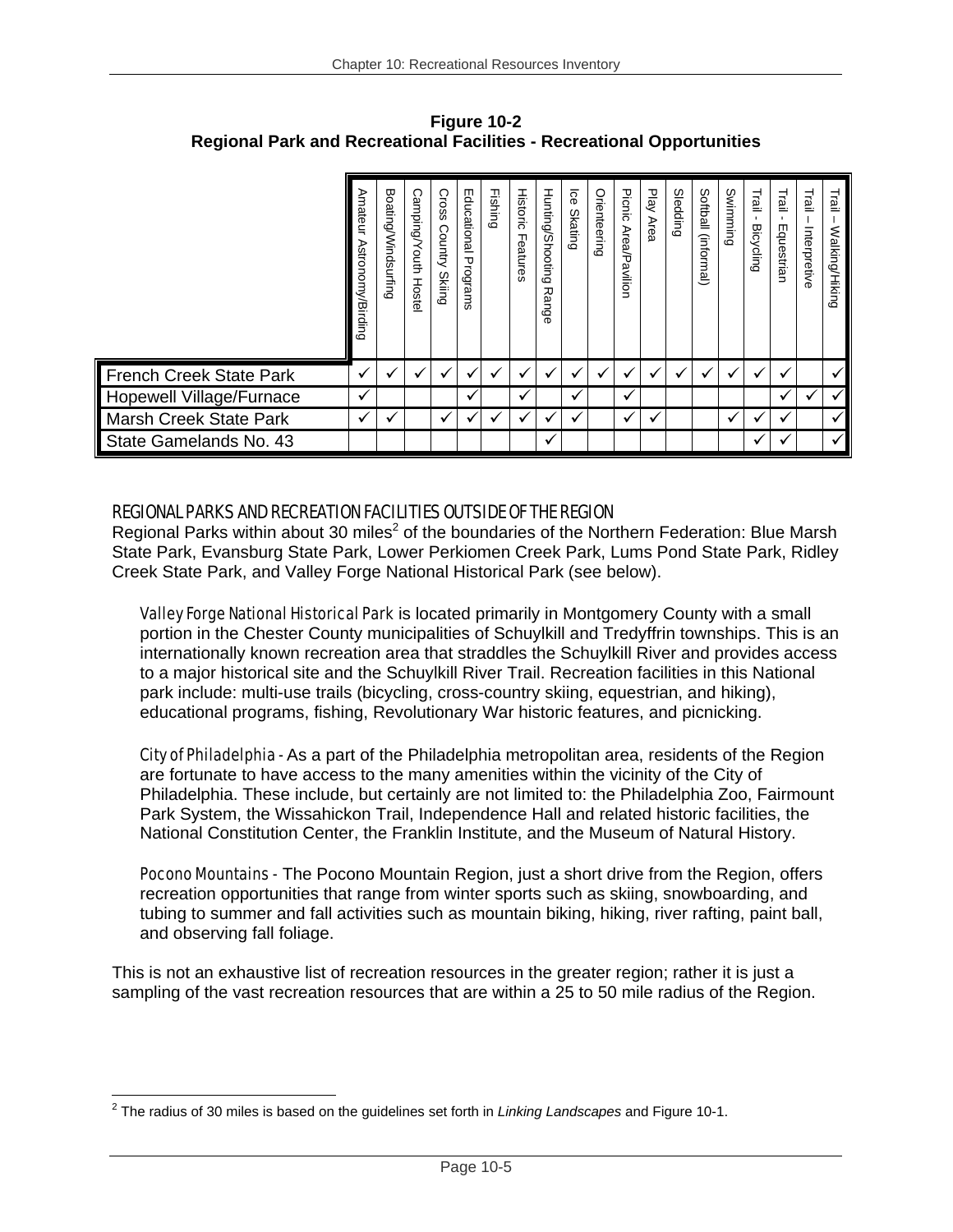## SUB-REGIONAL PARKS AND RECREATION FACILITIES

Sub-Regional Parks and Recreation Facilities provide a transitional area between regional and local parks by providing relatively large tracts of public open space and recreation opportunities within a short drive from home as listed in Figure 10-1. Serving a large area, but smaller than a County, sub-regional facilities are beyond the scope of municipal provision. Typically they are provided by County government, but can be provided jointly by more than one municipality or a conservation organization. Sub-regional parks generally provide trails, fields, courts, water recreation areas, picnic areas, and woodlands that local parks can only partially provide. Subregional facilities are geared to regular use on weekdays as well as weekends. There are three sub-regional facilities located within the boundaries of the Region and they include: the Crow's Nest Preserve, Springton Manor Farm, and Warwick County Park. See Map 10-1: Recreation Resources for the location of Sub-Regional Facilities.

#### CROW'S NEST PRESERVE

This 600-acre facility comprised of four 19<sup>th</sup> Century farms is located in Warwick Township adjacent to the State Gamelands, French Creek State Park, and the Hopewell Furnace National Historic Site. Crow's Nest is operated by the Natural Lands Trust and is primarily a conservation and research facility offering environmental education for residents (primarily children) throughout the year. In addition, Crow's Nest offers opportunities for recreation including approximately two miles of passive trails that attract birding enthusiasts, hikers, equestrians, and other opportunities as listed in Figure 10-3.

#### SPRINGTON MANOR FARM

Springton is a 300-acre demonstration farm complete with farm animals and related educational programs located in Wallace Township. This facility is operated by the Chester County Parks and Recreation Department and includes recreation opportunities as listed in Figure 10-3.

#### WARWICK COUNTY PARK

This County Park is over 500 acres in size and is located primarily in Warwick Township, with a 23-acre section located in South Coventry Township and a smaller section located in East Nantmeal Township. The Park has a full range of recreation opportunities and provides access to regional trail facilities: the Horse-Shoe Trail runs through the length of the Park and it is planned that the French Creek Trail will originate in the Park and provide access to the recreational opportunities listed in Figure 10-3.

| Note: Hunting in both Crow's Nest<br>Preserve and Warwick County Park is<br>limited and in accordance with strict<br>guidelines. | Activ<br>Φ<br>观<br>Φ<br>Φ<br>قع<br>۰ | Passiv<br>Ő.<br>Recreation | Birding | Cross-<br>O<br>ountry<br><b>Skiing</b> | Education<br>$\mathbf \sigma$<br>rograms | Fishing | Gardens | <b>Historic</b><br>ᆩ<br>eatures | Horse<br>Shoe<br>Pits | Hunting      | Orienteering | Picnic<br>Area | Play<br>Area | Trail<br><b>Cycling</b> | Trail<br>Equestri<br>gi | 回<br><b>Hiking</b> | 힖<br>$\mathbf{r}$<br>Interpretive | Volley<br>liall |
|----------------------------------------------------------------------------------------------------------------------------------|--------------------------------------|----------------------------|---------|----------------------------------------|------------------------------------------|---------|---------|---------------------------------|-----------------------|--------------|--------------|----------------|--------------|-------------------------|-------------------------|--------------------|-----------------------------------|-----------------|
| <b>Crow's Nest Preserve</b>                                                                                                      |                                      | X                          |         |                                        |                                          |         |         |                                 |                       | $\checkmark$ |              |                |              |                         |                         |                    | $\checkmark$                      |                 |
| Springton Manor Farm                                                                                                             | X                                    | X                          |         |                                        |                                          |         |         |                                 |                       |              |              |                |              |                         |                         |                    | $\mathbf{v}$                      |                 |
| <b>Warwick County Park</b>                                                                                                       | x                                    | x                          |         |                                        |                                          |         |         |                                 |                       |              |              |                |              |                         |                         |                    |                                   |                 |

**Figure 10-3 Sub-Regional Parks and Recreation Facilities - Recreational Opportunities**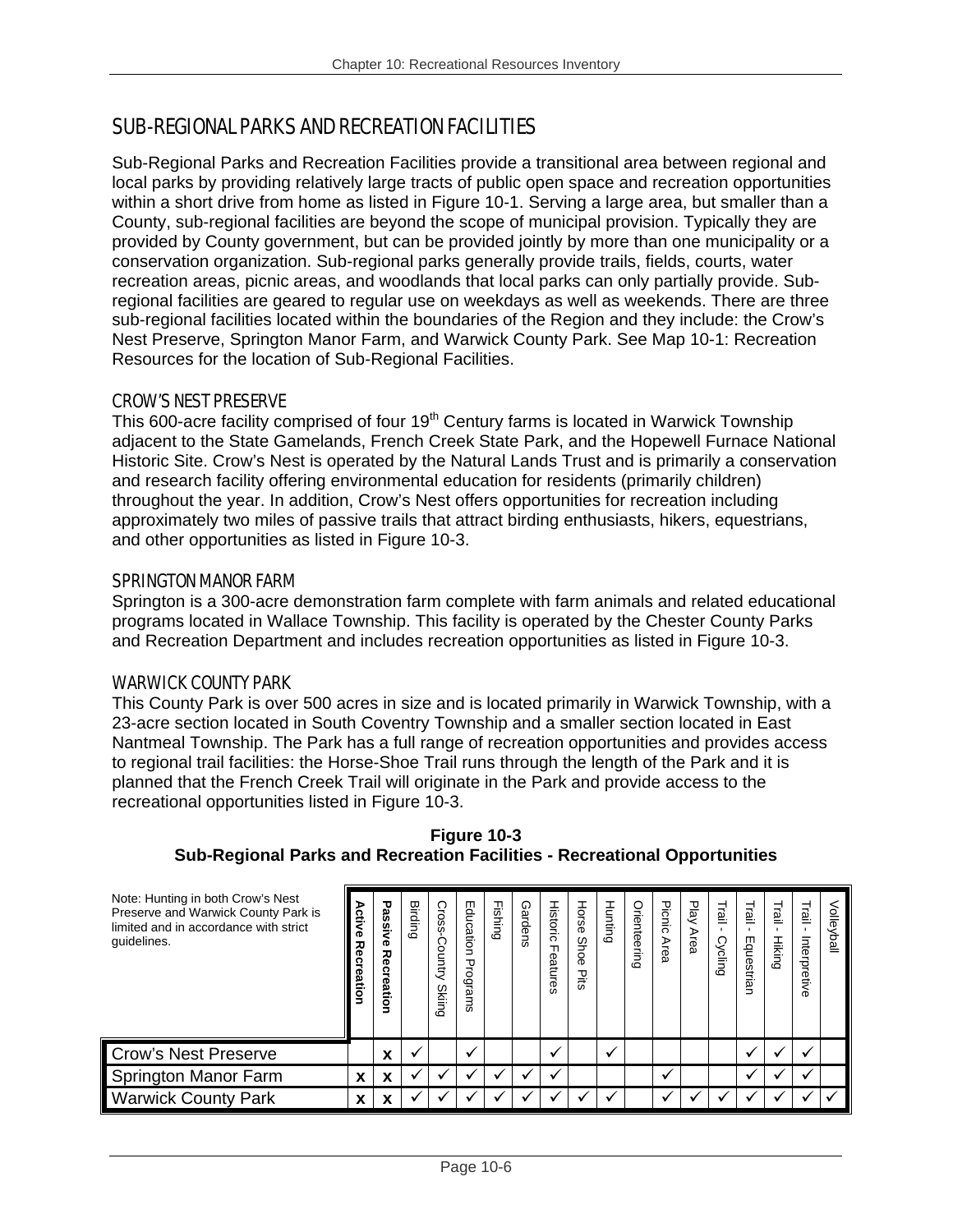#### SUB-REGIONAL PARKS AND RECREATION FACILITIES OUTSIDE OF THE REGION

Sub-Regional Recreational facilities outside the boundaries of the Region but within about 7.5 miles include: Hibernia County Park and Struble Lake Recreation Area.

Hibernia County Park is located in West Caln Township just a few miles from the southwestern border of the Region. The historic Hibernia Mansion, an  $18<sup>th</sup>$  Century Ironmaster's Home, overlooks the 900-acre park which is operated by the Chester County Parks and Recreation Department and offers active and passive recreation opportunities including birding, historic features, multi-use trails, and tot-lots. Chamber's Lake is located in the northwestern corner of the park and accommodates water recreation activities such as boating and fishing.

**Struble Lake Recreation Area** is located in Honeybrook Township just west of the boundary with East Nantmeal Township. This 146-acre park is operated by the Pennsylvania Fish Commission. The County Parks and Recreation Department maintains a 28-acre access area for boating and fishing.

#### REGIONAL AND SUB-REGIONAL FACILITIES PRELIMINARY SUMMARY

Regional and Sub-Regional Parks and Recreation Facilities are primarily located to the west of the Route 100 corridor in Warwick and Wallace townships, the western-most communities of the Region. Although the need for public recreation facilities (based on land area and population) must be addressed in the individual municipal open space plans, we will provide recommendations that will address opportunities to expand the scope of these facilities in Chapter 5: Recreation Resources Plan.

### COMMUNITY PARKLAND AND RECREATIONAL FACILITIES

Community Parks and Recreation Facilities provide a local place for group and individual sports and exercise, both casual and organized. They are designed to serve outdoor recreation needs on a regular basis. Both active and passive uses are ordinarily provided within a community park as listed in Figure 10-1 and such activities may make use of adjacent or associated school or municipal facilities. There are nine community facilities within the boundaries of the Region and they include: Connie Batdorf Park, Kenilworth Park, Kimberton Community Park, Park on the Ridge, Towpath Park, Warwick Township Park, Welkinweir, The Wilderness Area, and Woody's Woods. See Map 10-1: Recreation Resources for the location of Community Facilities.

#### POTENTIAL OR PLANNED COMMUNITY PARKS OR RECREATION FACILITIES

The community facilities listed below are being considered and/or planned to enhance or establish recreation opportunities in communities in the Region.

#### East Coventry Township

Ellis Woods Park will encompass 13 to 14 acres of the tract where the Township Building is currently located. The master park plan for "Ellis Woods Park" has been completed and the township is actively seeking funding for the construction of this community park facility. When completed (as proposed in phases), the amenities of Ellis Woods Park are expected to include: a multi-use field, 1 mile of fitness trail, a tot lot, a youth playground, and a multiuse court facility that will be used for basketball, in-line skating and the annual Bike Rodeo (see Community Events). Additionally, there will be a skateboard park and this park will provide the only formal access to the Pigeon Creek Stream Corridor and centrally located recreation facilities for current and new residents of the township and, based on the list of amenities, a limited regional benefit.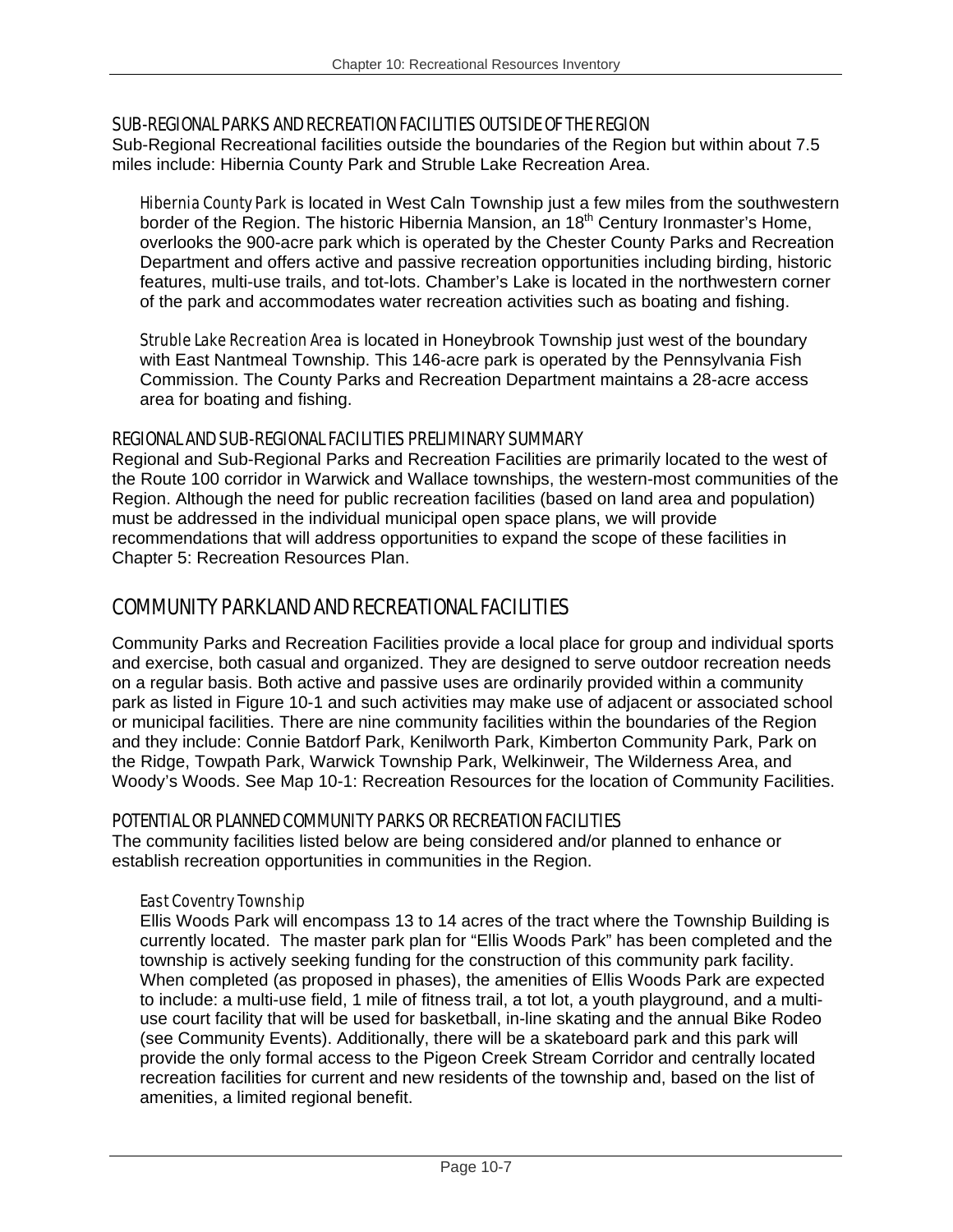|                                       | Active<br>Recreation | Passive<br>Recreation | Acres | Court<br>Basketball<br>and/or<br>Volleyball | Court<br>Tennis/Hockey | Fairgrounds<br>and/or<br>Pavilions | <b>Field</b><br>Athletic/Baseball/Softball | Horseshoe<br><b>Dite</b> | <b>Held</b><br>Soccer/Hockey | Lake/Fishing | Open<br><b>Space</b><br>passive/Birding | Picnic<br>Area/Pavilior | Playground/Tot Lot | Trail<br>Walking/Hiking/Exercise |
|---------------------------------------|----------------------|-----------------------|-------|---------------------------------------------|------------------------|------------------------------------|--------------------------------------------|--------------------------|------------------------------|--------------|-----------------------------------------|-------------------------|--------------------|----------------------------------|
| Connie Batdorf Park (SC) <sup>3</sup> | X                    | X                     | 20.9  |                                             |                        |                                    | ✓                                          |                          |                              |              |                                         | ✓                       | ✓                  |                                  |
| Kenilworth Park (NC)                  | X                    | X                     | 22.1  |                                             |                        | ✓                                  |                                            | ✓                        |                              | ✓            |                                         | ✓                       |                    |                                  |
| Kimberton Community Park (EP)         | X                    | X                     | 39    | ✓                                           | ✓                      | ✓                                  | ✓                                          |                          | ✓                            |              |                                         | ✓                       | ✓                  | ✓                                |
| Park on the Ridge (EV)                | X                    | X                     |       |                                             |                        |                                    |                                            |                          | ✓                            |              |                                         | √                       |                    |                                  |
| Towpath Park (EC)                     | X                    | X                     |       |                                             |                        |                                    |                                            |                          |                              |              |                                         |                         | ✓                  |                                  |
| Warwick Township Park (WK)            |                      | X                     | 90.3  |                                             |                        |                                    |                                            |                          |                              |              | ✓                                       |                         |                    |                                  |
| Welkinweir (EN)                       |                      |                       | 199   |                                             |                        | $\checkmark$                       |                                            |                          |                              |              | $\checkmark$                            | ✓                       |                    | $\checkmark$                     |
| Wilderness Area (NC)                  |                      | x                     | 140   |                                             |                        |                                    |                                            |                          |                              |              | ✓                                       | ✓                       |                    | ✓                                |
| Woody's Woods (SC)                    |                      | X                     | 240   |                                             |                        |                                    |                                            |                          |                              |              | ✓                                       |                         |                    |                                  |

**Figure 10-4 Community Parks and Recreation Facilities - Recreational Opportunities** 

### East Coventry Township

The township owns 32.6 acres along the Schuylkill River known as the Heyser Tract for which a master plan and construction plan have been completed. The Heyser Tract will be dedicated to active recreation with the inclusion of ballfields, soccer fields, and multi-use fields. The 6.8 acre Wade Tract, another township acquisition that lies adjacent to the Schuylkill River, connects Towpath Park to the Heiser tract. See Map 5-1: Recreation Plan.

#### East Nantmeal Township

Has acquired 6 acres of land adjacent to their township building on Font Road. Specific recreation facilities have not yet been identified.

#### North Coventry Township

The township plans to add acreage to Kenilworth Park and the Wilderness Area.

<sup>1</sup>  $3$  We have included the following abbreviations for municipalities in the Region: East Coventry (EC), East Nantmeal (EN), East Pikeland (EP), East Vincent (EV), North Coventry (NC), South Coventry (SC), Wallace (WE), Warwick (WK), and West Vincent (WV).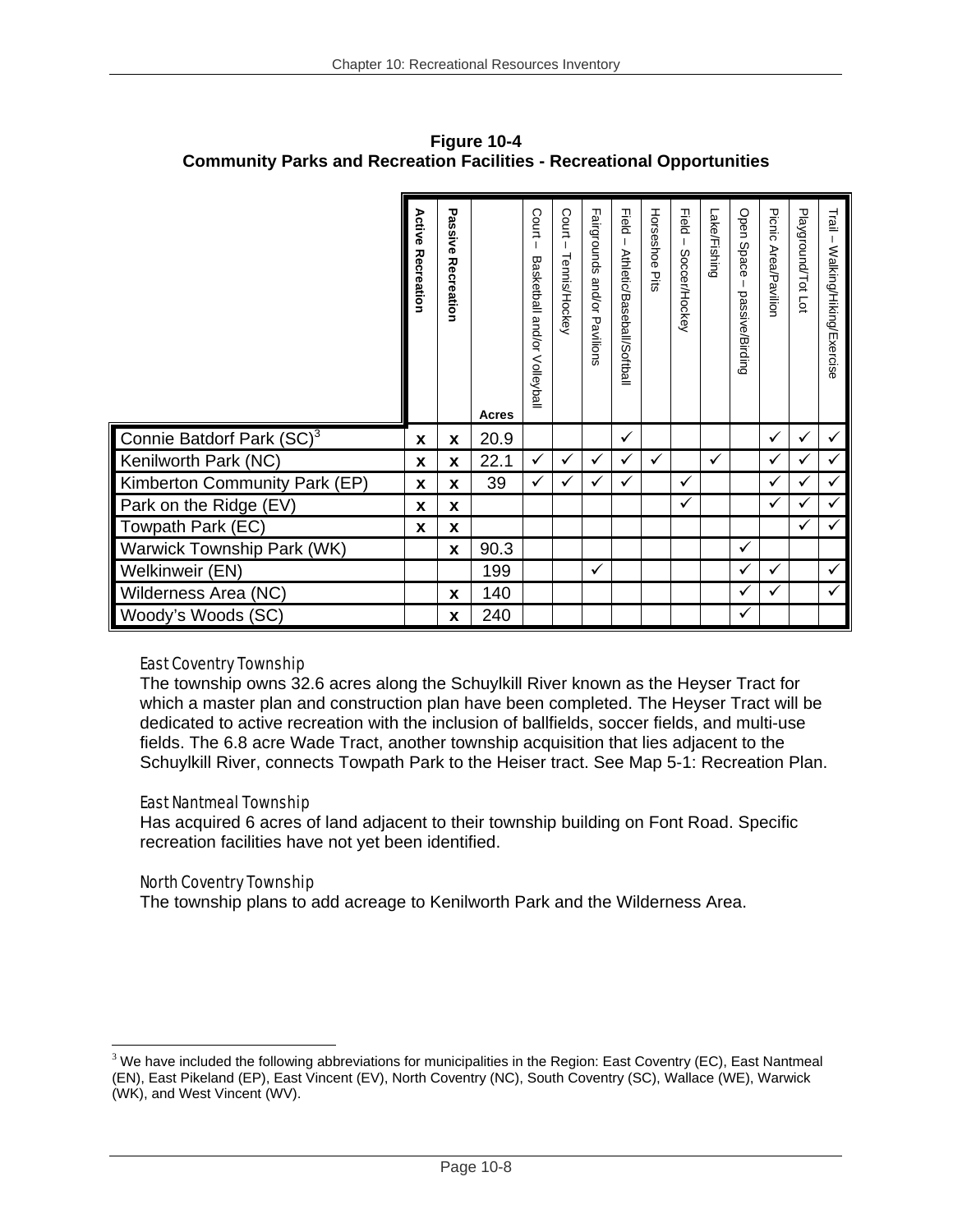#### Wallace Township

The Township is currently looking for funding for a master park plan for Wallace Township Community Park that is located on a 60-acre parcel adjacent to the new township building. Recreational facilities that are planned for this site include: a tot lot, 2 baseball fields (with soccer field overlays), an official size soccer field, and amphitheatre. See Map 5-1: Recreation Plan.

#### West Vincent

The county holds three separate parcels along French Creek in West Vincent Township that are a total of approximately 49 acres in size. These parcels are available primarily for passive recreation including fishing on French Creek and limited equestrian trail facilities.

#### COMMUNITY FACILITIES PRELIMINARY SUMMARY

Five of the nine Northern Federation municipalities participating in this Plan have Community Parks within their boundaries: East Pikeland, East Vincent, North Coventry, South Coventry, and Warwick. It appears as though the remaining four have acquired land to accommodate community park facilities and are in varying degrees of planning.

## NEIGHBORHOOD PARK AND RECREATION FACILITIES

Neighborhood Parks and Recreation Facilities provide spaces and facilities for recreation close to home as listed in Figure 10-5. Exercise and sitting areas for adults, play areas for children, and all-purpose field and court areas are generally part of a neighborhood park. Although largescale active recreation facilities are more appropriate in community parks, they may be included if the size of the facility permits. There are several Neighborhood Facilities in the Region and they include (the number in bold in Figure 10-5 correspond to Map 10-1: Recreation Resources): Bickel Run Park, Burgess Park, Evan's Park, Margaret Howson Memorial Park, Kemp Road Park, Penn Street Recreational Area, River Road Athletic Fields, South Pottstown Green, Town Center Park, and Wagonseller Park. See Map 10-1: Recreation Resources for the location of Neighborhood Facilities.

#### POTENTIAL OR PLANNED NEIGHBORHOOD PARK AND RECREATION FACILITIES

The neighborhood facilities listed below are being considered and/or planned to enhance or establish recreation opportunities in communities in the Northern Federation Region.

#### East Coventry Township

Although the township does not consider Towpath Park to be a neighborhood park, as expressed in their comprehensive plan, it does essentially meet the county's definition (See Figure 10-1). The township owns 32.6 acres along the Schuylkill River known as the Heyser Tract for which a master plan and construction plan have been completed. The Heyser Tract will be dedicated to active recreation with the inclusion of ballfields, soccer fields, and multiuse fields. The 6.8 acre Wade Tract, another township acquisition that lies adjacent to the Schuylkill River, connects Towpath Park to the Heiser tract.

#### North Coventry Township

The Parks and Recreation Commission plans to develop a park for passive recreation with uses such as a trail and sitting area(s) on a six acre tract that is situated along the Bickel Run that were formerly used for the keeping of cattle. Further, the Recreation Commission plans to develop 15 acres on Kemp Road as a mainly undisturbed area with a trail network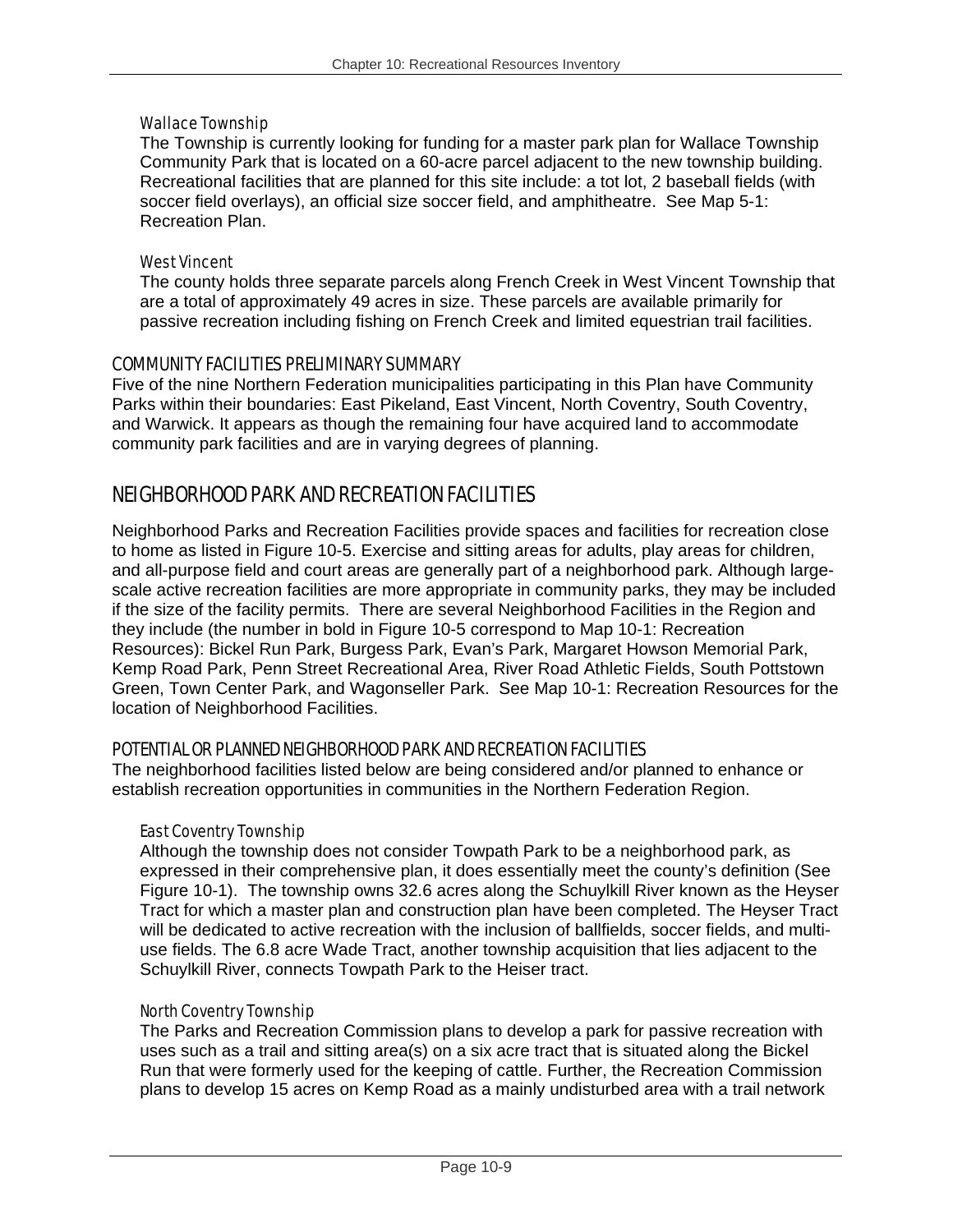and passive recreation. The 22-acre Town Center Park is currently open space but passive recreational facilities are being considered for the future.

|                                 | Corresponds<br>: to Map<br>10-1 | Active<br>Recreation | Passive<br>Recreation |              | Boat Launch/Rentals | <b>Camping</b> | Court<br>$\blacksquare$<br>Basketbal | Court<br><b>Tennis/Hockey</b> | Field<br>$\blacksquare$<br><b>Baseball/Athletic</b> | Field<br>$\mathbf{L}$<br>Soccer | Fishing      | Picnic<br>Area/Pavilior | Open Space<br>$\mathbf{I}$<br>Passive | Playground/Tot Lot | Trail<br>- Walking/Hiking | Volleyball |
|---------------------------------|---------------------------------|----------------------|-----------------------|--------------|---------------------|----------------|--------------------------------------|-------------------------------|-----------------------------------------------------|---------------------------------|--------------|-------------------------|---------------------------------------|--------------------|---------------------------|------------|
|                                 |                                 |                      |                       | <b>ACRES</b> |                     |                |                                      |                               |                                                     |                                 |              |                         |                                       |                    |                           |            |
| <b>Bickel Run Park (NC)</b>     | 1                               |                      | X                     | 6.7          |                     |                |                                      |                               |                                                     |                                 |              |                         | ✓                                     |                    |                           |            |
| Burgess Park (WE)               | $\mathbf{2}$                    |                      | X                     |              |                     | ✓              |                                      |                               |                                                     |                                 | ✓            |                         |                                       |                    |                           |            |
| Evan's Park (WV)                | 3                               | X                    | X                     | 12.9         |                     |                | ✓                                    |                               | ✓                                                   | ✓                               |              | ✓                       |                                       | ✓                  | ✓                         |            |
| Margaret Howson Park (WE)       | 4                               |                      | X                     |              |                     | ✓              |                                      |                               |                                                     |                                 | ✓            |                         |                                       |                    |                           |            |
| Kemp Road Park (NC)             | 5                               |                      | <b>X</b>              | 15.4         |                     |                |                                      |                               |                                                     |                                 |              |                         | $\checkmark$                          |                    |                           |            |
| Penn Street Rec. Area (NC)      | 6                               | X                    |                       | 1.56         | ✓                   |                | ✓                                    | ✓                             |                                                     |                                 | $\checkmark$ |                         |                                       |                    |                           |            |
| River Road Athletic Fields (NC) | 7                               | X                    |                       | 12           |                     |                |                                      |                               |                                                     |                                 | $\checkmark$ | $\checkmark$            | $\checkmark$                          | ✓                  |                           |            |
| South Pottstown Green (NC)      | 8                               | X                    | X                     | 1.76         |                     |                |                                      |                               |                                                     |                                 |              |                         | $\checkmark$                          | ✓                  |                           | ✓          |
| Town Square Park (NC)           | 9                               |                      | X                     | 22           |                     |                |                                      |                               |                                                     |                                 |              |                         | $\checkmark$                          |                    |                           |            |
| Wagonseller Park (WE)           | 10                              | X                    |                       |              |                     |                |                                      |                               | ✓                                                   |                                 |              |                         |                                       | ✓                  |                           |            |

**Figure 10-5 Neighborhood Parks and Recreation Facilities - Recreational Opportunities** 

## MINI PARK AND RECREATION FACILITIES

Mini Parks and Recreation Facilities are small walk-to facilities that primarily serve the daytime recreation needs of senior citizens and pre-school children with supervising adults. There are several mini parks or recreation facilities in the Region.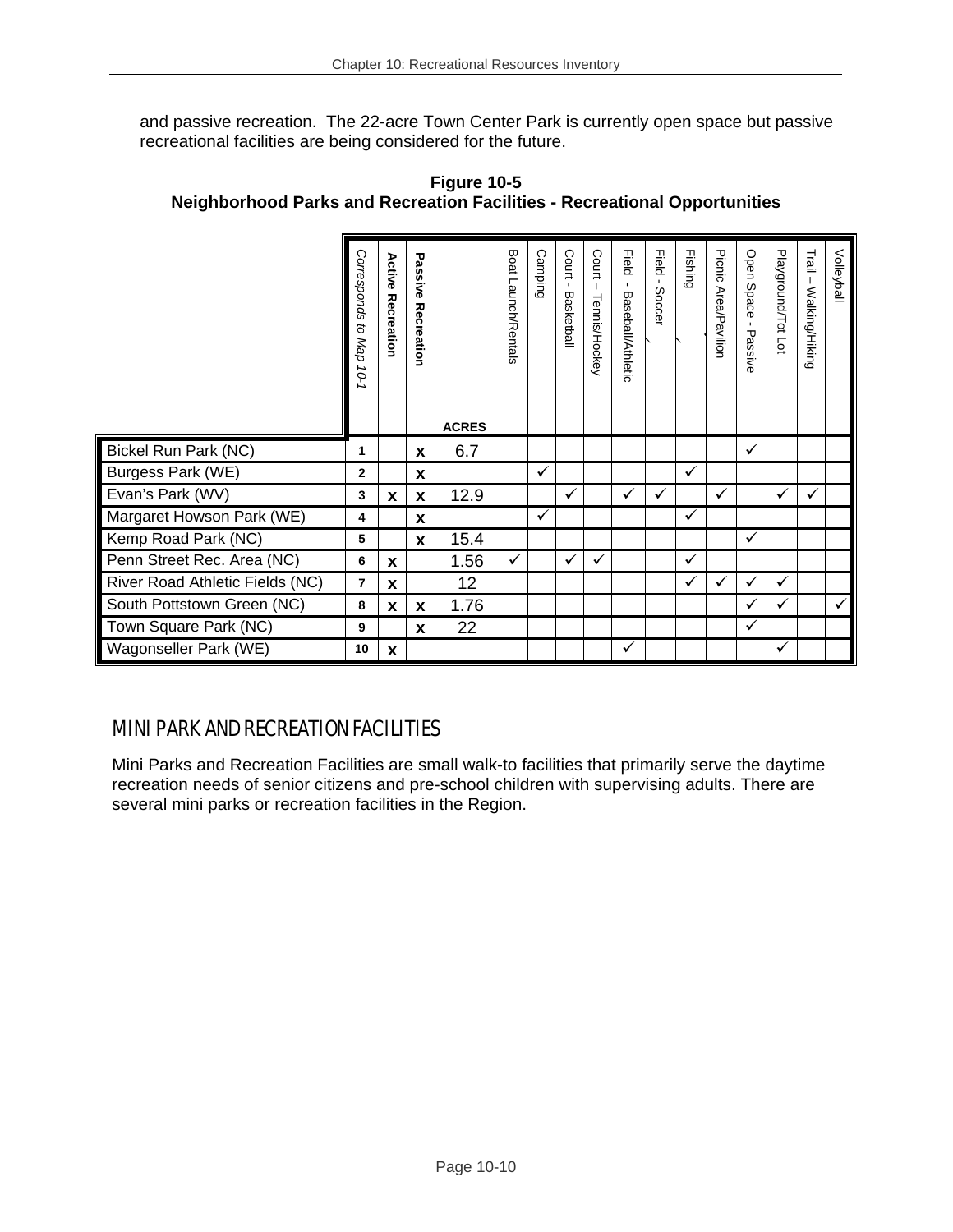## RECREATION BOARDS/COMMISSIONS AND ACTIVITIES

Only four of the nine municipalities in the Northern Federation have Park and/or recreation boards or commissions and they include: East Coventry, East Pikeland, East Vincent, and North Coventry townships. A recreation board or commission makes it possible for a municipality to focus planning and funding towards parkland and recreation facilities.

The following township and joint recreation boards/commissions have actively addressed recreation:

#### NORTH COVENTRY TOWNSHIP PARKS AND RECREATION COMMISSION

North Coventry Township provides an annual fund to the Commission who provides recreation programs for community residents that include a martial arts program, tennis lessons, a summer day camp, and a children's Halloween party, and provides fields, tennis courts, and pavilion rentals for use by others.

#### WALLACE TOWNSHIP PARK AND RECREATION BOARD

Provides a four-week tennis camp free to Wallace residents (5-14 years old) and a summer playground program.

#### PHOENIXVILLE-EAST PIKELAND RECREATION COMMISSION JOINT BOARD

The Joint Board was created in 1989 by ordinance to provide recreational programs for the residents of East Pikeland. East Pikeland's funding provides for the use of Phoenixville Recreation department facilities which include: adult and youth leagues, weight-lifting and gym activities, instructional classes, summer recreation programs. The Joint Board represents the only one of its type in the Northern Federation.

#### DOWNINGTOWN AREA RECREATION CONSORTIUM (DARC)

DARC is a non-profit organization that was developed in August of 1992 by the eight municipalities that make up the Downingtown Area School District: Wallace, East Brandywine, Downingtown Borough, West Bradford, Uwchlan, Upper Uwchlan, East Caln, and West Pikeland. DARC offers children, teen, and adult classes as well as adult leagues, trips and special events. Residents who live in the Downingtown Area School District may participate in all programs at a flat rate. People living outside the district pay an additional fee. Pre-school soccer, Mommy & Me Dance Class, Kindermusik, cooking, body sculpting exercise, yoga, reupholstery, photography, computer instruction, and indoor golf lessons are examples of some of the programs being offered. DARC also offers discount ski tickets and amusement park tickets. For details, contact the DARC office at 610-269-9260 or visit DARC's web site at www.darcinfo.com or e-mail darc@kennett.net.

## PUBLIC INSTITUTIONAL RECREATION FACILITIES

Institutional recreation facilities, such as those located on the grounds of a local elementary or high school, can supplement public facilities that were outlined in Figure 10-2 through 10-5 above. Although these facilities may not be openly available to the public, they are generally available during off-school hours on an informal basis or through agreement with the school district. Institutional recreation facilities provide areas for primarily active recreation. See Map 10-1: Recreation Resources for the location of Institutional Facilities.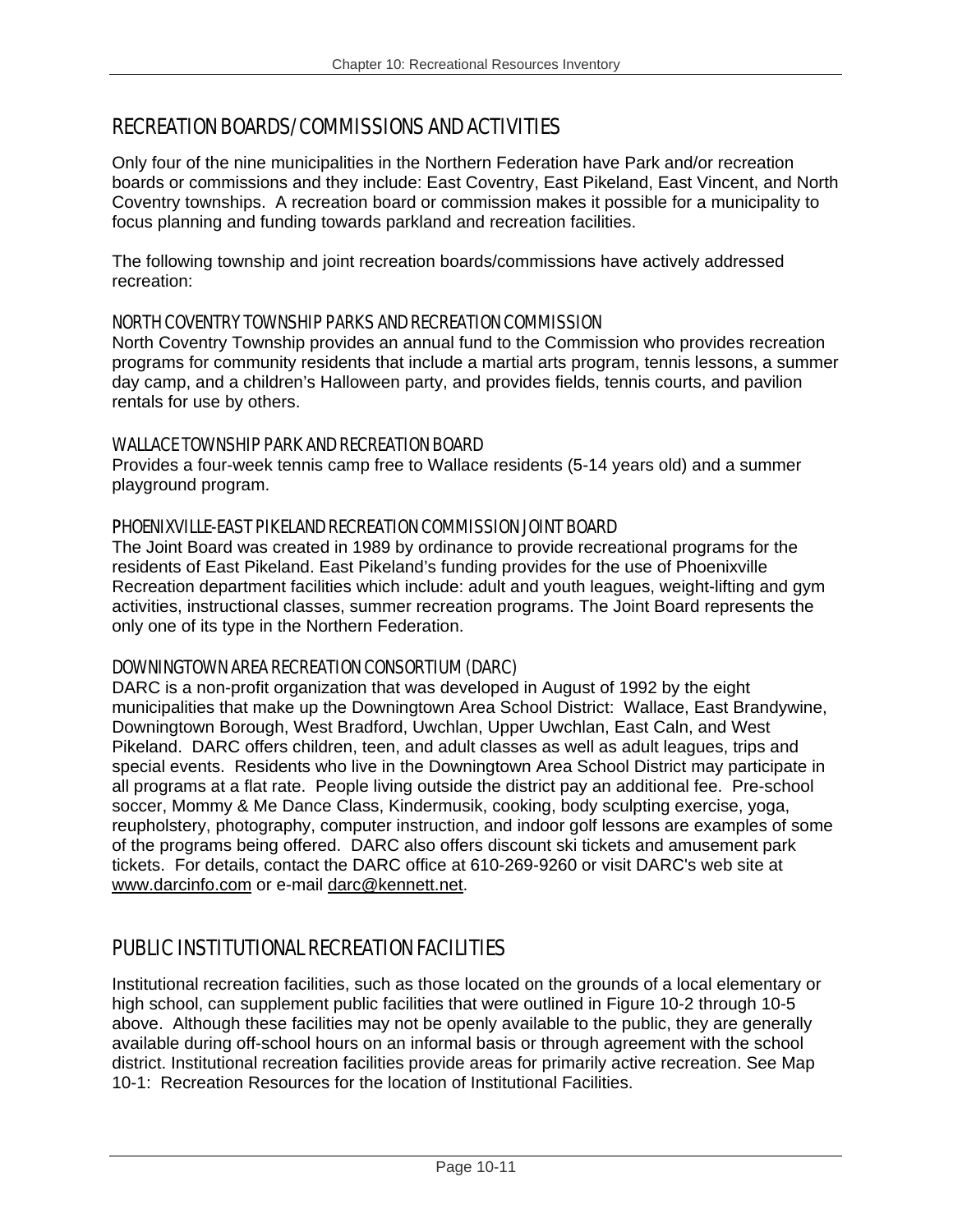|                                         | Corresponds<br>to Map<br>10-1 | Auditorium/Ballroom | Classrooms/Rooms | Court<br>$\mathbf{I}$<br>Basketball | Court<br>Play/All-Purpos<br>ന | Court<br>$\mathbf{r}$<br>Tennis | <b>Field</b><br>All-Purpose | Field<br><b>Baseball/Softball</b> | <b>Field</b><br>Hockey/Soccer | Gymnasium    | Playground | Swimming<br>᠊ᠣ<br>$\overline{5}$<br>(100pul) | Theatre | Track |
|-----------------------------------------|-------------------------------|---------------------|------------------|-------------------------------------|-------------------------------|---------------------------------|-----------------------------|-----------------------------------|-------------------------------|--------------|------------|----------------------------------------------|---------|-------|
| Downingtown School District (WE)        | 1                             | ✓                   |                  |                                     |                               |                                 |                             | ✓                                 |                               |              |            |                                              |         |       |
| East Coventry Elementary School (EV)    | 2                             |                     |                  | ✓                                   |                               |                                 | ✓                           |                                   |                               |              |            |                                              |         |       |
| East Pikeland Elementary School (EP)    | 3                             |                     |                  |                                     |                               |                                 | ✓                           |                                   |                               | $\checkmark$ |            |                                              |         |       |
| French Creek Elementary School (EN, SC) | 4                             |                     |                  |                                     |                               |                                 |                             |                                   |                               |              |            |                                              |         |       |
| Kimberton Fire Company (EP)             | 5                             |                     | ✓                |                                     |                               |                                 |                             |                                   |                               |              |            |                                              |         |       |
| National Guard Armory (EP)              | 6                             |                     |                  |                                     |                               |                                 |                             |                                   |                               |              |            |                                              |         |       |
| North Coventry Elementary School (NC)   | 7                             |                     | ✓                | ✓                                   |                               |                                 |                             |                                   |                               |              | ✔          |                                              |         |       |
| OJR High/Middle School Complex (SC)     | 8                             |                     | ✓                |                                     | ✓                             | ✓                               |                             | ✓                                 |                               | ✓            |            | ✓                                            | ✓       |       |
| Spring City Little League (SC)          | 9                             |                     | ✓                |                                     |                               |                                 |                             | ✓                                 |                               |              |            |                                              |         |       |
| Vincent Elementary School (EV)          | 10                            |                     | ✓                |                                     |                               |                                 |                             |                                   |                               |              |            |                                              |         |       |

**Figure 10-6 Public Institutional Recreational Facilities - Recreational Opportunities** 

### INSTITUTIONAL RECREATION FACILITIES OUTSIDE OF THE REGION

Several institutional recreational facilities are located in municipalities adjacent to the Region, these include, but are not limited to, the following: Senior Center of Phoenixville, the Phoenixville Recreation Center, Phoenixville Area School District Junior and Senior High Schools, Phoenixville area YMCA, Branch Library at Chester Springs, Spring City Elementary School.

## COMMERCIAL/PRIVATE RECREATION FACILITIES

Commercial recreation facilities provide additional recreation opportunities for residents of the Region. These facilities and clubs supplement the public Park and Recreational Facilities discussed above and offer fee-based recreation opportunities for residents of all ages. The facilities located in the Region include golf courses, clubs, churches, camps, campgrounds, and equestrian facilities.

## GOLF COURSES

There are six golf courses in the Region that provide recreation to residents and visitors to the Region. They include: Bellewood Golf Course (NC), French Creek Golf Course (EN), Kimberton Golf Course (EV), Spring Hollow Golf Course (EV), Stone Wall Golf Course (EN), and Stonewall2 Golf Course (WK). See Map 10-1 for the location of Golf Courses in the Region.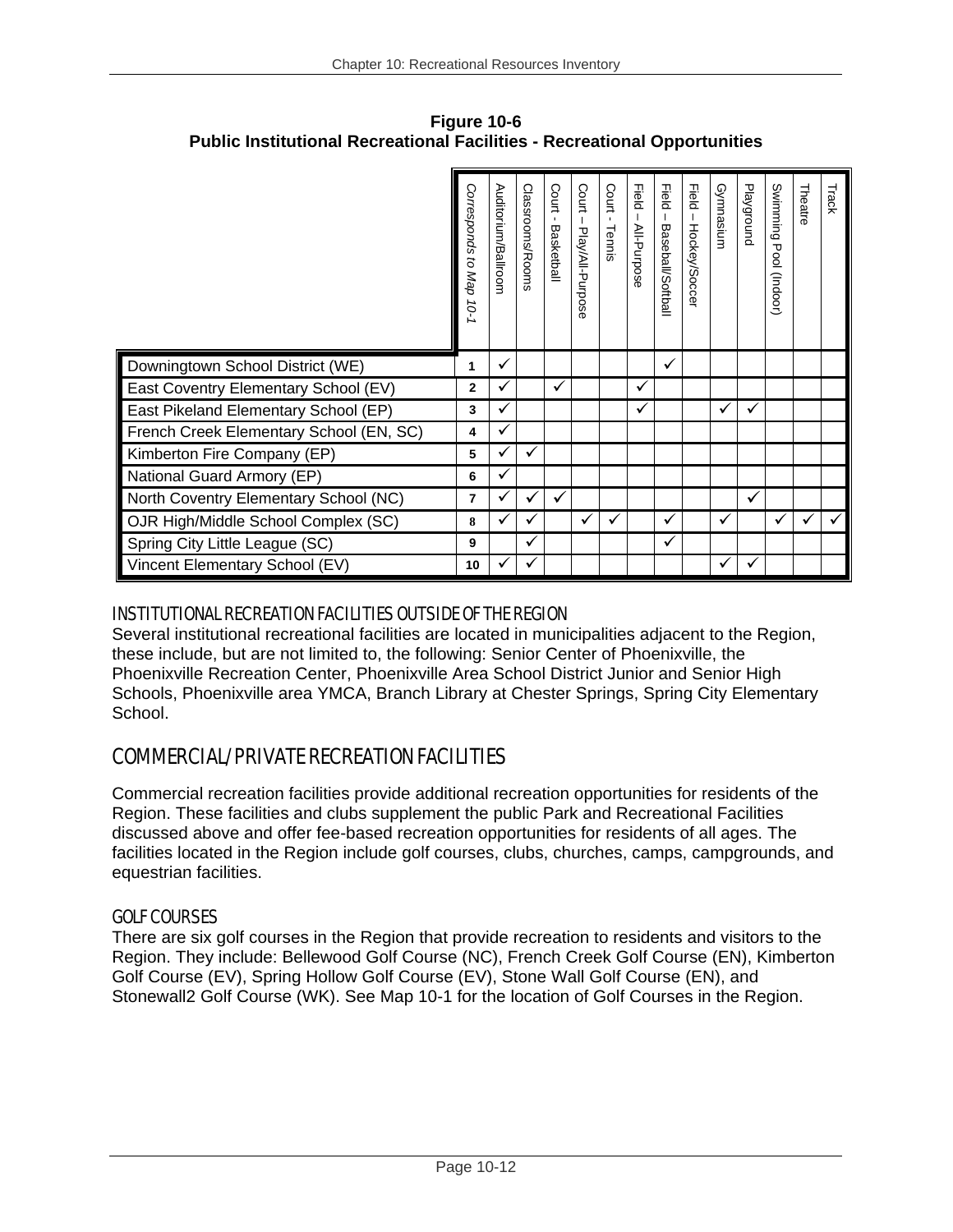#### CLUBS

There are several active clubs in the Region that provide limited recreational opportunities based on the requirement of a membership. Clubs in the Region include, but are not limited to: Boy Scout and Girls Scout Clubs of America, Elverson Rod and Gun, Kimberton Gun Club, Northern Chester County Sportsmen's Club. In addition, there are several organized sports groups active in the Region and they are included in Figure 10-7.

#### CHURCHES AND PRIVATE SCHOOLS

Throughout the Region, there are church and religious institutions that provide recreation facilities including multi-use fields, playgrounds, tot lots, auditoriums, etc. The following religious institutions provide specific recreation programs in the Region: Harmonyville Church of the Brethren is located in Warwick Township and provides a two-week summer day camp whose primary goals is ministry while providing recreational opportunities for an average of 65 participating children.

Private Schools such as Westmont Christian Academy (NC) and the Kimberton Waldorf School (EV) may also have recreational facilities for use by local residents.

#### CAMPS AND CAMPGROUNDS

Camps and campgrounds provide facilities for outdoor recreation opportunities and are located throughout the Region. These facilities include: Camp Innabah (SC), Nueva Esperanza (NC), Camp Kelton (WV), Warwick Woods (WK), Camp Sankanac (EV). See Map 10-1 for the location of Campgrounds in the Region.

### ENVIRONMENTAL FACILITIES

The Region is fortunate to have active environmental and conservation groups located in and working with the Northern Federation to promote the resources so important for recreation. Green Valleys Association and the French and Pickering Creeks Conservation Trust are headquartered within the boundaries of the Region and the Natural Lands Trust operates the Crows Nest Preserve in Warwick Township.

#### GREEN VALLEYS ASSOCIATION (GVA)

GVA has an extensive education and outreach program which focuses on the following: School programs, teacher training, watershed stewardship, adult and family education, and camp programs. Green Valleys is dedicated to educating individuals in order to further the cause of environmental protection. For example: GVA's School Programs serves public and private schools, home school groups, and kindergartens. Programs are designed to supplement school curricula by providing direct learning experiences, and to assist schools and districts in meeting the Pennsylvania Department of Education's Environment and Ecology Academic Standards.

#### FRENCH AND PICKERING CREEKS CONSERVATION TRUST

In addition to the Trust's participation in the protection of vast areas of open space and the development of the French Creek Trail, they provide a newsletter through their website www.frenchandpickering.org that highlights activities in the Region. The Trust was founded in 1967 by Samuel W. and Eleanor M. Morris.

#### CROW'S NEST PRESERVE (NLT)

See Description under Sub-Regional Park and Recreation Facilities.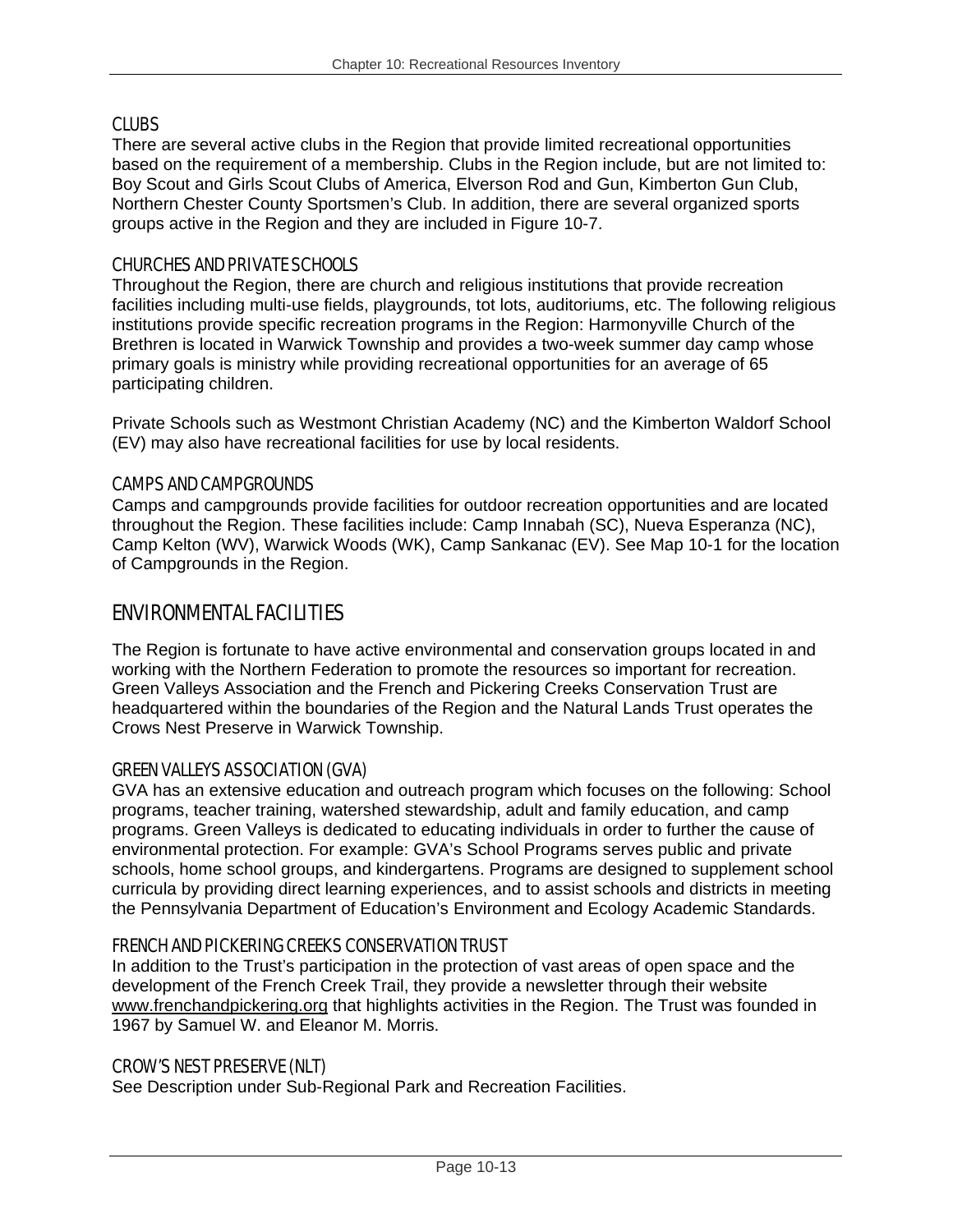## ORGANIZED SPORTS PROGRAMS

Organized sports and recreation have been providing recreation opportunities for the youth of America for decades and there is no exception in the Region. Figure 10-7 outlines the range of recreation opportunities available to the youth of the Region.

**Figure 10-7 Recreation Organization Details** 

|                                   | ports | Basketball   | Baseball/Softball | Football | <b>Lacrosse</b> | Soccer/field hockey | Wrestling | Ages     | Average # of Participants | Girls                     | Boys                      | East Coventry | East Nantmea | East Pikeland | East Vincent | North Coventry | South Coventry | Wallace      | Warwick | West Vincent |
|-----------------------------------|-------|--------------|-------------------|----------|-----------------|---------------------|-----------|----------|---------------------------|---------------------------|---------------------------|---------------|--------------|---------------|--------------|----------------|----------------|--------------|---------|--------------|
| <b>Chesmont Women's Softball</b>  |       |              |                   |          |                 |                     |           |          | 150                       |                           |                           |               |              |               |              | ✓              |                |              |         |              |
| Coventry Little League            |       |              |                   |          |                 |                     |           |          | >600                      |                           |                           |               |              |               |              |                |                |              |         |              |
| <b>Coventry Soccer</b>            |       |              |                   |          |                 | ✓                   |           | $6 - 16$ | >600                      |                           |                           | ✓             |              |               |              | ✓              |                |              |         |              |
| E. Brandywine Youth Assoc. Soccer |       |              |                   |          |                 |                     |           | $6 - 16$ |                           |                           |                           |               |              |               |              |                |                | ✓            |         |              |
| Kimberton Fish and Game Assoc.    |       |              |                   |          |                 |                     |           |          |                           |                           |                           |               |              |               |              |                |                |              |         |              |
| Kimberton Youth Athletic League   |       |              |                   |          |                 |                     |           |          |                           |                           |                           |               |              | ✓             |              |                |                |              |         |              |
| North Coventry Men's Softball     |       |              |                   |          |                 |                     |           |          | 150                       |                           |                           |               |              |               |              |                |                |              |         |              |
| Norchester Red Knights Football   |       |              |                   |          |                 |                     |           |          | 225                       |                           |                           |               |              |               |              |                |                |              |         |              |
| Coventry Basketball               |       | ✓            |                   |          |                 |                     |           |          | 140                       |                           |                           |               |              |               |              |                |                |              |         |              |
| Glenmoore Girls Softball Assoc.   |       |              |                   |          |                 |                     |           | $6 - 12$ | 75                        | x                         |                           |               |              |               |              |                |                | $\checkmark$ |         |              |
| Glenmoore/Eagle Little League     |       |              |                   |          |                 |                     |           | $6 - 12$ | 350                       |                           | $\boldsymbol{\mathsf{x}}$ |               |              |               |              |                |                |              |         |              |
| Lionville Youth Association       |       | $\checkmark$ |                   |          | ✓               | ✓                   | ✓         |          | 1500                      |                           |                           |               |              |               |              |                |                | $\checkmark$ |         |              |
| Norchester Optimists Club         |       |              |                   |          |                 |                     |           | $6 - 15$ |                           | $\boldsymbol{\mathsf{x}}$ | $\boldsymbol{\mathsf{x}}$ |               |              |               |              |                | ✓              |              |         |              |
| Phoenixville Am. Legion Baseball  |       |              |                   |          |                 |                     |           |          |                           |                           |                           |               |              |               |              |                |                |              |         |              |
| Phoenixville Babe Ruth            |       |              |                   |          |                 |                     |           |          |                           |                           |                           |               |              | $\checkmark$  |              |                |                |              |         |              |
| Phoenixville-Merion Youth League  |       |              |                   |          |                 |                     |           |          |                           |                           |                           |               |              |               |              |                |                |              |         |              |
| Phoenixville Soccer               |       |              |                   |          |                 | ✓                   |           |          |                           |                           |                           |               |              |               |              |                |                |              |         |              |
| <b>Vincent United Soccer</b>      |       |              |                   |          |                 |                     |           |          | 200                       |                           |                           |               |              |               |              | ✓              | ✓              |              |         |              |
| <b>Wildcat Lacrosse</b>           |       |              |                   |          |                 |                     |           |          | 200                       |                           |                           |               |              |               |              |                |                |              |         |              |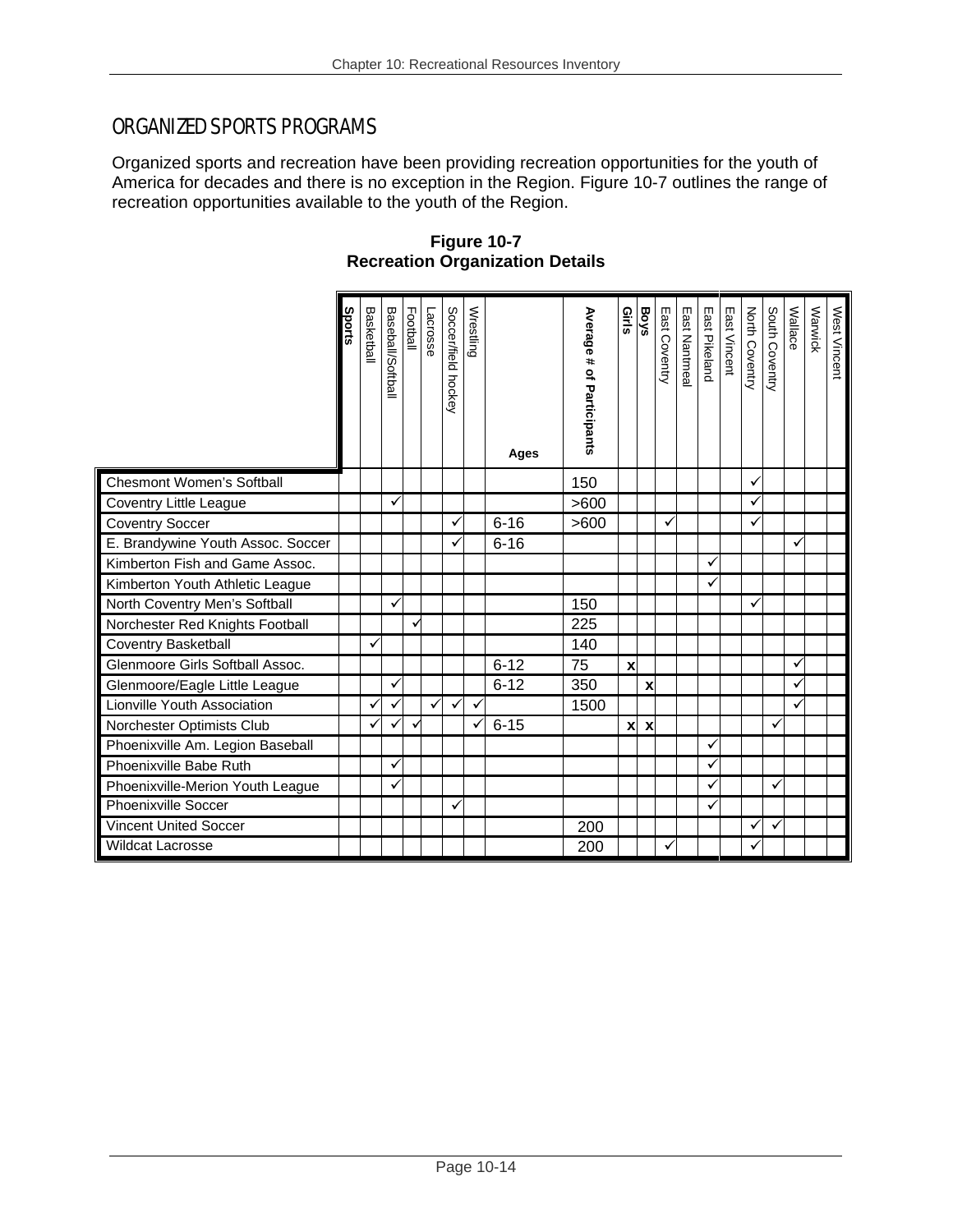# TRAILS AND GREENWAYS

Trails and potential trail corridors (greenways) provide access to and between the vast park and recreation facilities located in the Region. Trails provide recreation opportunities for multiple user groups including hikers, cyclists, and equestrians as well as access to wildlife habitat for birders and hunters. In addition to access, greenways can provide habitat areas for wildlife as well as areas of connection referred to as "Wildlife Bio-Diversity Corridors" in *Linking Landscapes*. A Wildlife Bio-Diversity Corridor is a "long strip of undeveloped or sparsely developed land that can be used by wildlife to pass from one wildlife preserve to another." Therefore, these facilities provide recreation to humans while providing valuable habitat for wildlife to live and roam.

## REGIONAL TRAILS AND RELATED FACILITIES

Regional Trails can provide access to and between parkland and recreation facilities in the Region. Further, these facilities can provide connection between facilities across county boundaries. The Horse-Shoe Trail, for example, extends from Valley Forge National Park to an area just north of Harrisburg. Three regional trails pass through or into the Region and they include: the Horse-Shoe Trail, The French Creek Trail, and the Schuylkill River Trail (eventual connection).

#### HORSE-SHOE TRAIL

This trail actually extends beyond the Region and is more appropriately considered a state facility. The Horse-Shoe Trail extends from Valley Forge National Historic Site to just north of Harrisburg where it connects to the Appalachian Trail. From east to west the trail traverses the following townships in the Region: East Nantmeal, South Coventry, Warwick, West Pikeland, and West Vincent as well as Charlestown and Tredyffrin outside of the Region. Within the Region the trail connects Warwick County Park, St. Peter's Village, French Creek State Park, and the Hopewell Village National Historic Site. Portions of the trail are located on private lands with no guarantee of continued trail use or finding the trail in the first place.

#### FRENCH CREEK TRAIL

This regional trail facility originates in Warwick County Park and follows the northern bank of the French Creek until it reaches Route 100 in South Coventry Township. Efforts are underway by the French and Pickering Creeks Conservation Trust to eventually continue the trail east of Route 100 to Phoenixville where it would connect with the Schuylkill River Trail (See below) connecting 5 of the 9 municipalities in the Northern Federation Which include:

#### SCHUYLKILL RIVER TRAIL

The Schuylkill River Trail is a major trail facility that is currently located exclusively in Montgomery County and links the town of Montclair (across the Schuylkill River from Phoenixville) with Valley Forge National Historic Park and Manayunk, a Philadelphia suburb. This true regional facility is located along the Schuylkill River and plans are to continue the trail north to Pottstown and on to Reading in Berks County.

#### PICKERING TRAIL

The Pickering Trail is a facility that links East and West Pikeland and Charlestown townships.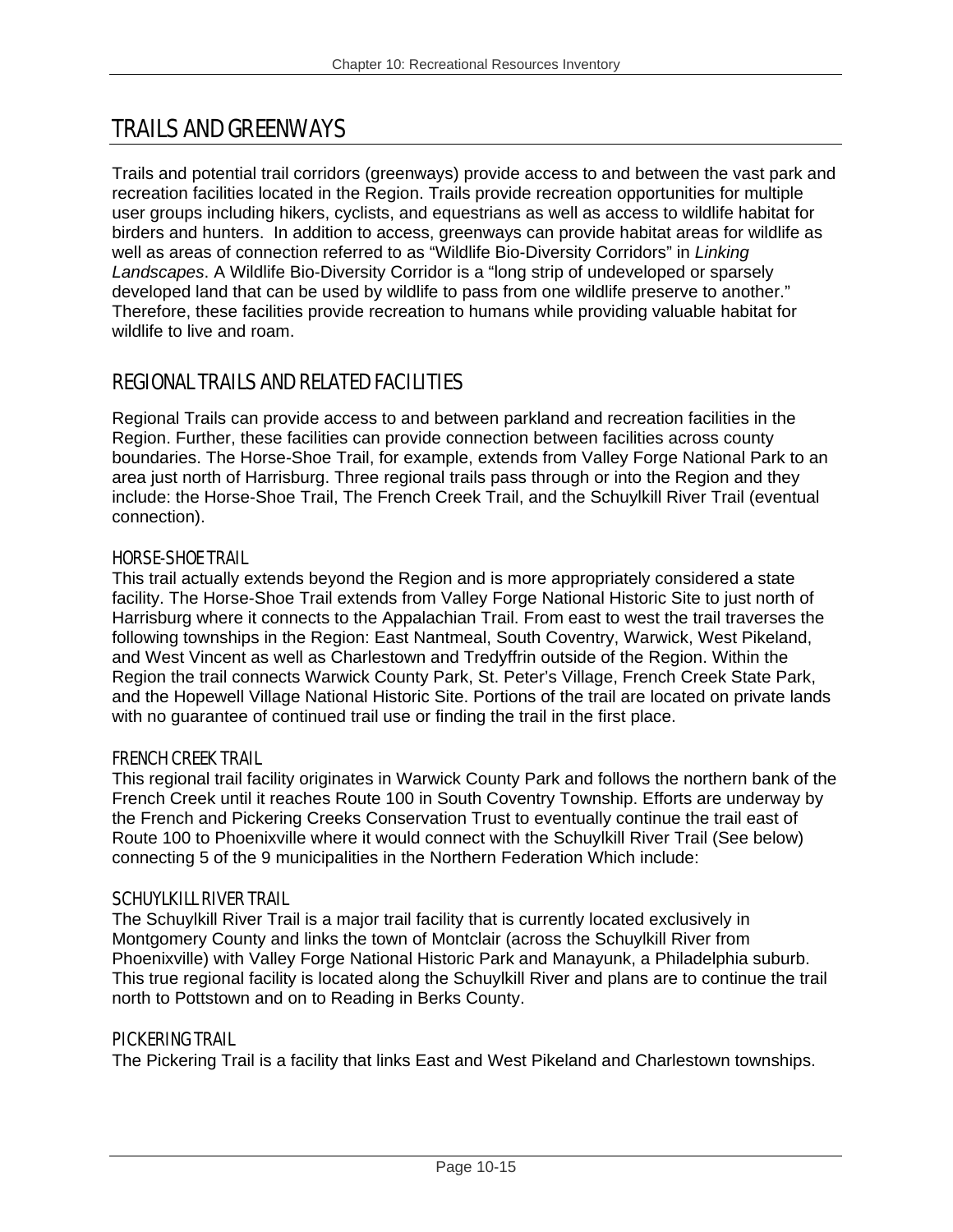## LOCAL TRAILS AND RELATED FACILITIES

Trail facilities within municipal borders provide alterative transportation facilities and recreational facilities for residents. East Pikeland outlines the need for municipal trail facilities in their Open Space, Recreation, and Environmental Resources Plan and points out the "need for hiking/biking trails to provide for the safe movement of pedestrians throughout the Township." The following local and/or municipal trail facilities are already in place or in the planning stages.

#### NORTH COVENTRY

Working on a community trail network to connect to the network of Regional Trails.

#### SOUTH COVENTRY

The township hopes to link the French Creek Trail with trails in Connie Batdorf Community Park in order to provide connection to this regional trail facility. In addition, the township intends to provide connection from Connie Batdorf Park to the extensive acreage of Woody's Woods through the use of a trail.

#### WALLACE TOWNSHIP

Although Wallace Township does have limited access to approximately 30 miles of hiking, biking, and equestrian trails, a portion of these trails are located on private lands and access, to a large degree, is limited.

#### WARWICK TOWNSHIP

Aside from the trail facilities in French Creek State Park and the State Gamelands, residents of Warwick Township also have access to the following:

Crow's Nest Preserve – NLT Trails

**Boar's Back Rail to Trail** – Connects Elverson to St. Peter's Village and provides connection to French Creek Trail and Horseshoe Trail.

Buzzard's Trail - This trail initiates from St. Peter's Road, winds to the northwest, and concludes on Route 345 in French Creek State Park.

#### WEST VINCENT TOWNSHIP

Developers of a number of properties within West Vincent have placed trails within and/or on or around the perimeter of the properties.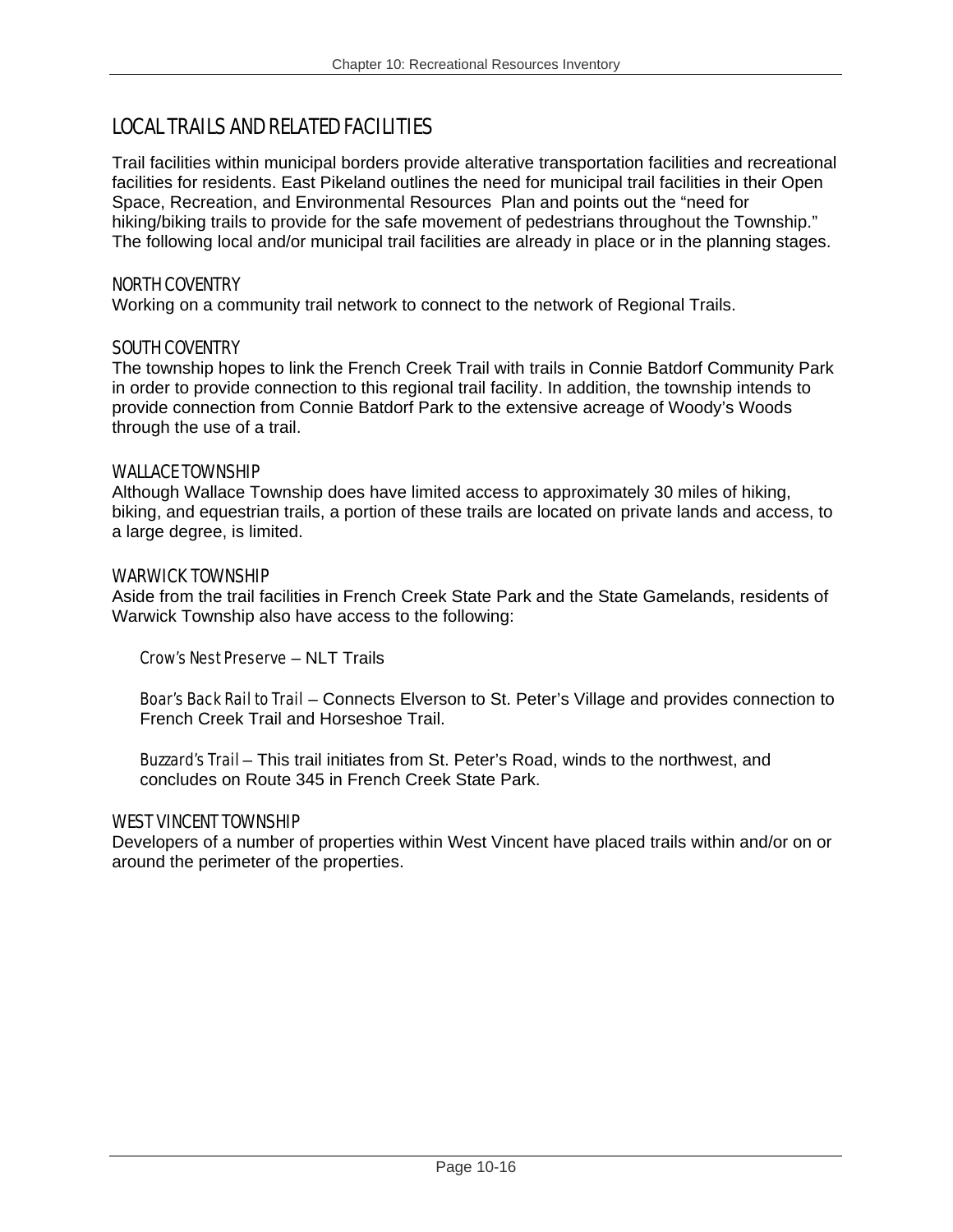### BIKEWAY NETWORK

Technically, the bikeway network developed by Chester County (with input from the Chester County Cycling Committee) is not a trail system. It does, however, provide a list of roadways in Chester County where recreational cycling should be accommodated and promoted. The Bikeway Network classifies and identifies roadways based on the appropriateness for bicycle recreation and [potential] transportation.

#### BEGINNER RECREATION

- $\delta$  Terrain Generally flat, with a few hills.
- $\delta$  Travel Lane Width Generally narrow do to secondary nature of roads.
- $\delta$  Shoulder Width Generally narrow do to secondary nature of roads.
- $\delta$  Road Surface Condition Generally acceptable to bicyclists. Will not create difficulties.
- $\delta$  Vehicular Volume Low, less than 500 vehicles per day.
- $\delta$  Current Bike Use Moderate uses based on field observations.
- $\frac{36}{100}$  Primary Function Intended for all but young children needing controlled and highly supervised conditions.
- $\delta$  Other These roads have strong scenic qualities. This category also includes all multipurpose off road trails in the County.

Example in the Region: **Warwick Furnace Road** along the southern boundary of Warwick Township.

#### INTERMEDIATE RECREATION

- $\delta$  Terrain Flat or rolling, with occasional hills.
- $\delta$  Travel Lane Width Generally narrow due to secondary nature of roads.
- $\delta$  Shoulder Width Generally narrow due to secondary nature of roads.
- $\delta$  Road Surface Condition Generally acceptable to bicyclists, Will not create difficulties.
- $\delta$  Vehicular Volume Low to moderate volume, less than 5,000 vehicles per day.
- $\delta$ <sub> $\delta$ </sub> Current Bike Use Minimal to moderate activity.
- $\frac{1}{200}$  Primary Function Intended for riders with some experience in sharing the road with traffic. They also provide good connectivity between trip generators.
- $\delta$  Other May or may not have scenic values.

Examples in the Region: **Cedarville Road** in North Coventry and East Coventry townships. **Saint Matthews Road** in West Vincent Township.

#### COMMUTER/CONNECTOR

- $\delta$  Terrain Various conditions, with some moderate hills.
- $\frac{1}{200}$  Travel Lane Width Wide due to primary nature of road.
- $\frac{1}{200}$  Shoulder Width Minimal to moderate in width.
- $\delta$  Road Surface Condition Generally suitable for bicycling.
- $\delta$  Vehicular Volume High. More than 5,000 vehicles per day.
- $\delta$  Current Bike Use Minimal to moderate activity.
- $\delta$  Primary Function Major routes for through-travelers. Riders have greater expertise and use the fastest route possible to get to a specific destination.
- $\delta$  Other Intended for connective abilities between major residential and employment generators, not necessarily for scenic qualities.

Examples in the Region: **Route 23** in Warwick and South Coventry townships.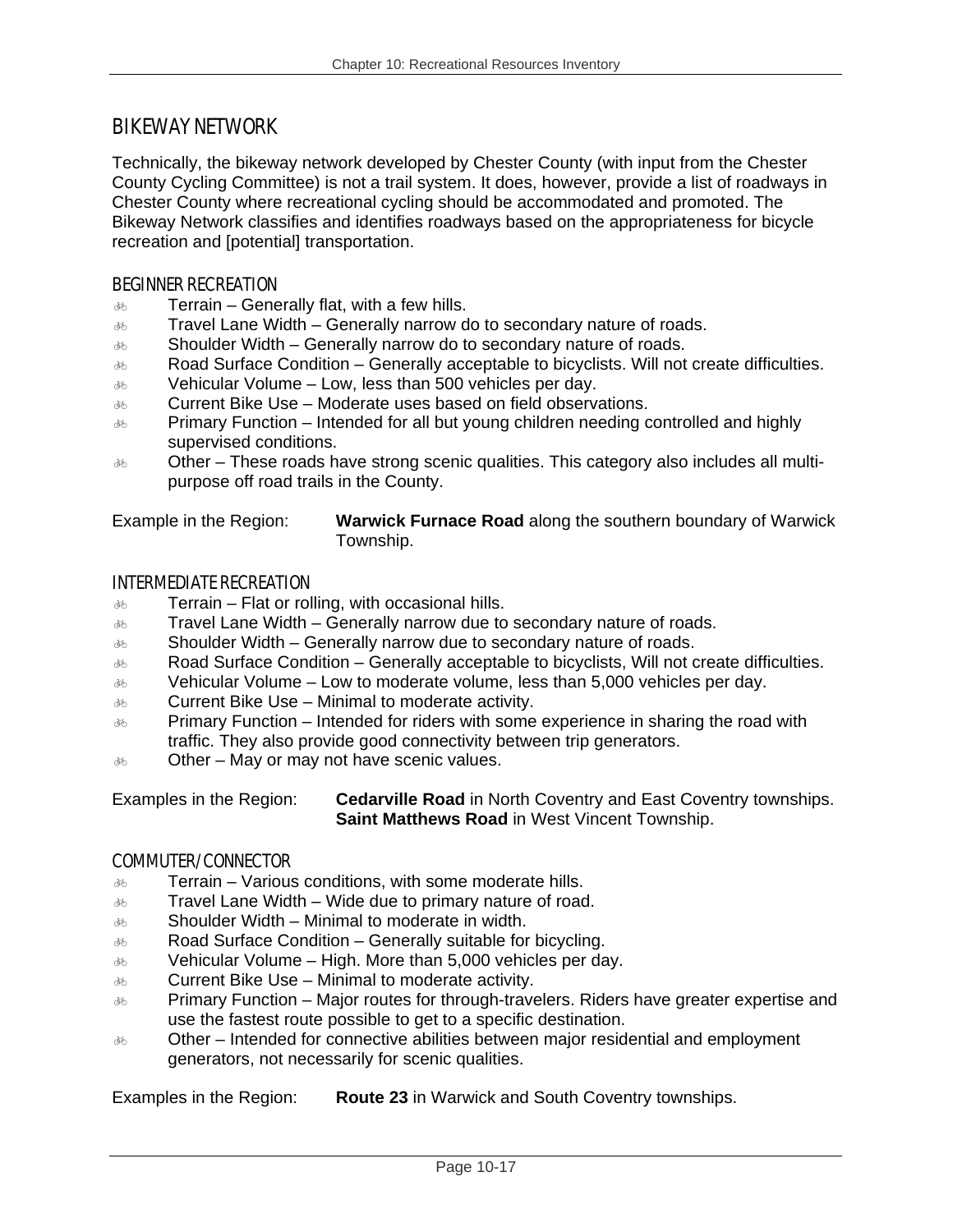#### ADVANCED

- $\delta$  Terrain Various conditions, with some severe hills.
- $\delta$  Travel Lane Width Most roads need wider travel lanes.
- $\delta$  Shoulder Width Most roads need wider shoulders.
- $\delta$  Road Surface Condition Generally adequate for bicyclists.
- $\delta$  Vehicular Volume High, more than 5,000 vehicles per day.
- $\delta$  Current Bike Use Used only by bicyclists with advanced skill levels.
- $\delta$  Primary Function Intended for seasoned bicyclists who can accept generally unfavorable travel conditions.
- $\delta$  Other These roads serve as critical connectors to other routes on the network.

Examples in the Region: **Harmonyville Road** in Warwick, South Coventry, and North Coventry townships. **Route 401** in Warwick and West Vincent townships.

#### BICYCLING ELEMENT NEEDS ASSESSMENT

While developing the bicycle element of the Chester County Transportation Plan, an analysis and needs assessment was completed for roadways that were included in the functional classification above. The recommendations for roadways included in the Region are included in Chapter 5: Recreation Resources Plan.

## RAILS TO TRAILS

Throughout the country, abandoned or unused railroad rights-of-way have been resurfaced and transformed into trail corridors for the purposes of recreation and alternative transportation. An outstanding example of this phenomenon is the Schuylkill River Trail. The following is a list of abandoned or unused railroad right-of-way that may warrant consideration for use as trails.

#### EAST COVENTRY

An abandoned railroad right-of-way paralleling the Schuylkill River from Parker Ford to the far north township line.

#### EAST PIKELAND

An abandoned railroad right-of-way is located along the French Creek through the Village of Kimberton.

#### WARWICK TOWNSHIP

Boar's Back Rail to Trail – Connects Elverson to St. Peter's Village and provides connection to French Creek Trail and Horseshoe Trail.

### **GREENWAYS**

#### EAST COVENTRY TOWNSHIP

Privately owned greenways are located throughout the township and used for equestrian purposes.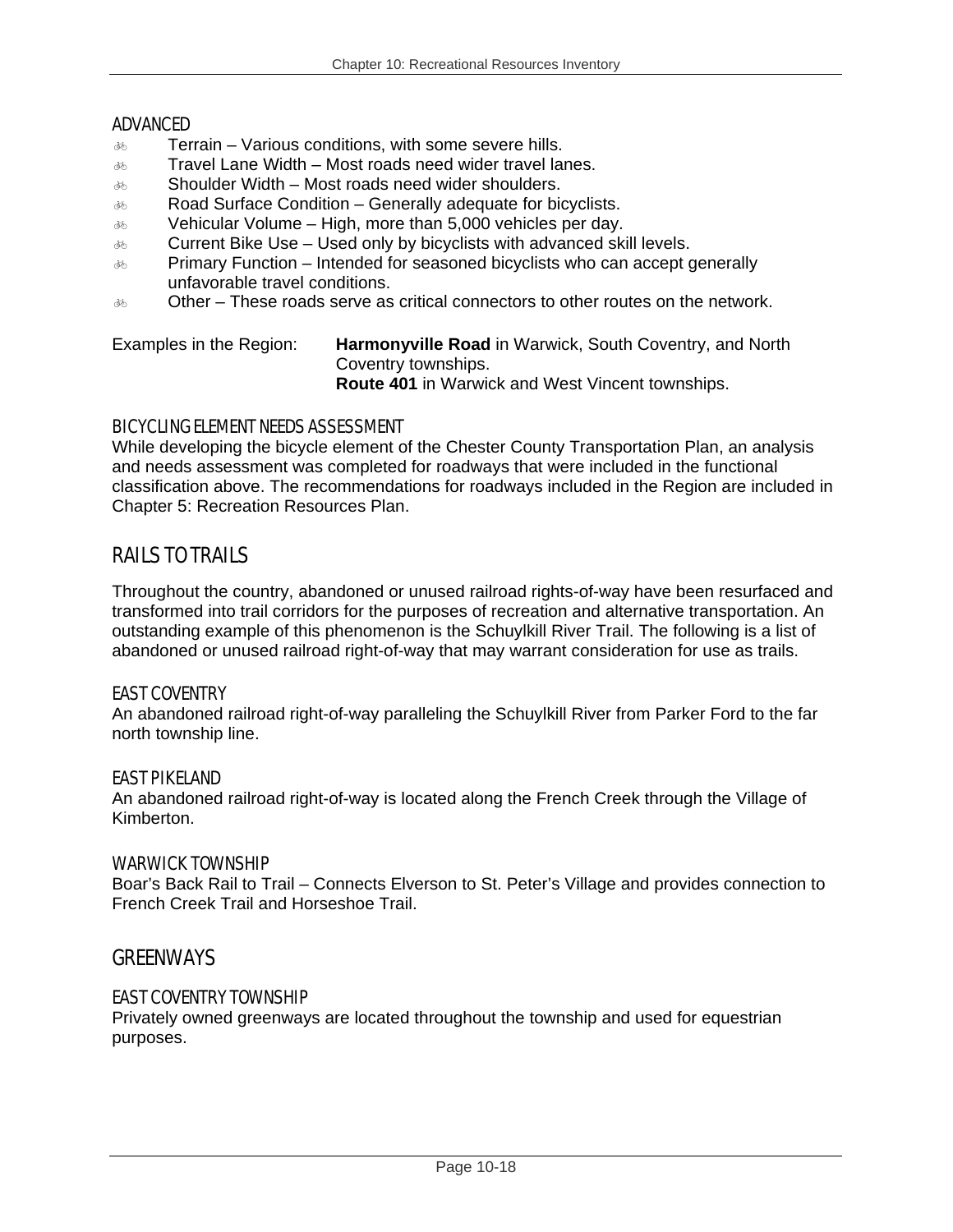#### WALLACE TOWNSHIP

The proposed greenway for Wallace Township will be a loosely connected fabric of conservation lands, interwoven with those lands selected for development. Greenway lands will resemble a quilt pattern, reflecting the patchwork of fields and forests of the township's rural landscape. The township will create the greenway while managing growth and going through the process for development in the township.

#### WEST VINCENT TOWNSHIP

West Vincent is preserving greenways during the subdivision and land development process and will maintain the greenways pursuant to the *Greenway Land Stewardship Guide*, a guide developed by West Vincent Environmental Advisory Council with the help of Natural Lands Trust.

## COMMUNITY EVENTS AND ORGANIZATIONS

## REGIONAL EVENTS

Regional Events are those that draw visitors from beyond the boundaries of the given municipality and in certain cases beyond the boundaries of the Region.

#### KIMBERTON FAIR

The Kimberton Fair is held each year at the Kimberton Community Park and Fairgrounds and attracts visitors from the Region as well as the greater Delaware Valley Region. Carnival rides, games, and farm animals are but a few of the amenities at this event.

#### LUDWIG'S CORNER HORSESHOW AND COUNTRY FAIR

A full slate of classes offered by the Ludwig's Corner Horse Show gives hunter and jumper riders the opportunity to show before large crowds in a fun-filled, country fair atmosphere. Held Sunday and Monday of Labor Day Weekend, the show has been a Labor Day tradition for generations of families for more than a half century.

### LOCAL EVENTS

#### EAST COVENTRY TOWNSHIP

Park Day, Easter Egg Hunt (200-300 kids), Children's Programs, Bike Rodeo, "Halloween Safe House" held by the township police and fire departments. The township sponsored a celebration for the 200<sup>th</sup> Anniversary of the Bridge on Linfield Road in Parkerford and holds events at the township's Revolutionary Cemetery.

#### EAST PIKELAND TOWNSHIP

Easter Egg Hunt at Kimberton Park and Kimberton Community Day (October), the Environmental Advisory Council (EAC) sponsors an Earth Day program for fifth graders from Owen J. Roberts Elementary Schools. The township is also initiating Bridge tours in the upcoming year.

#### EAST VINCENT TOWNSHIP

Fourth of July Ceremony at the Revolutionary Soldiers Cemetery, Christmas Celebration at Hickory Grove School House, Annual Family Picnic at Park on the Ridge.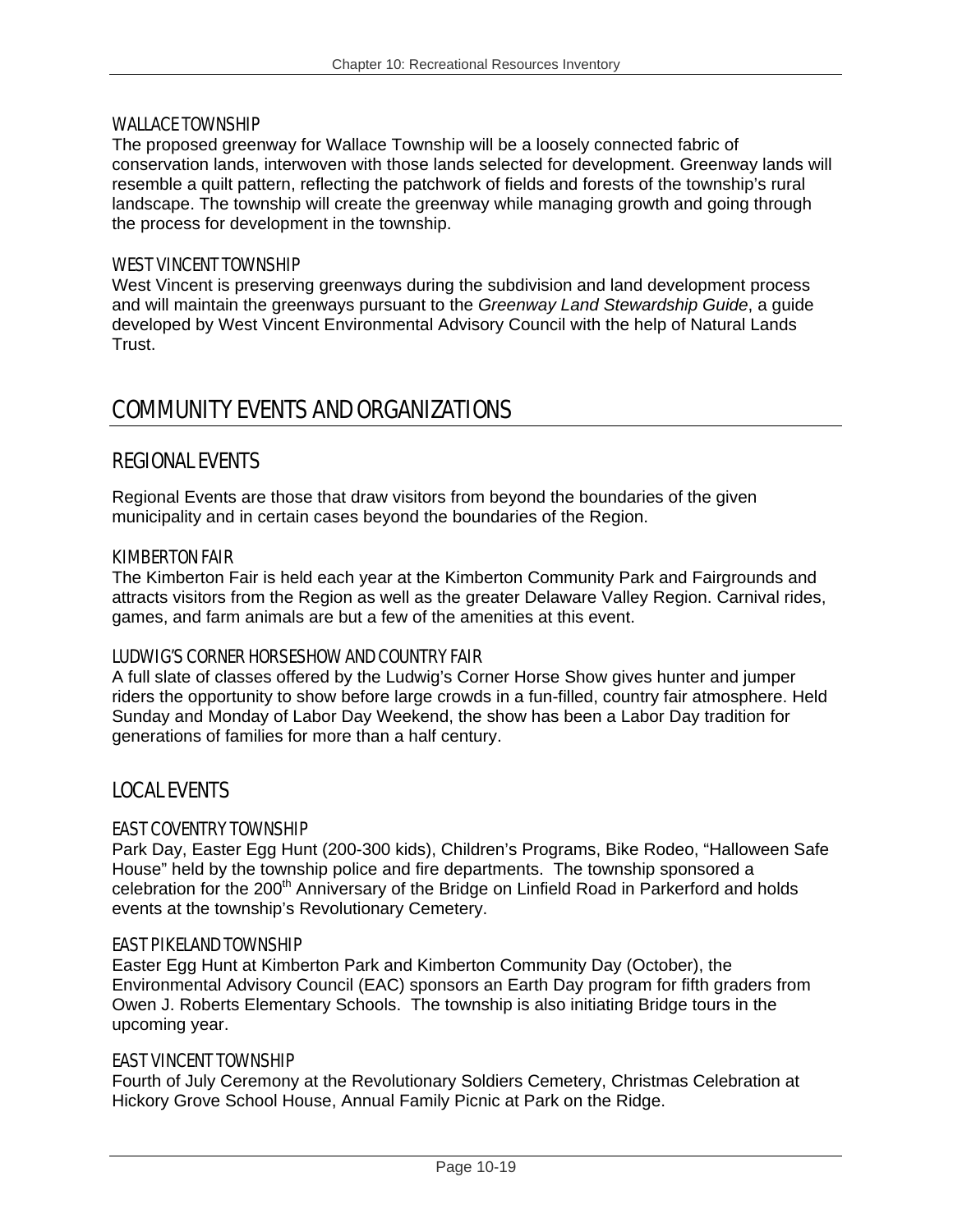#### NORTH COVENTRY TOWNSHIP

Egg hunt at Kenilworth Park and Halloween party.

#### SOUTH COVENTRY TOWNSHIP

Coventryville Village Walking Tour (Annual).

#### WALLACE TOWNSHIP

Easter Egg Hunt (100 children thru age 12) and Tree-Lighting Ceremony. Halloween Party with costume judging, refreshments, and hayrides. Community Day in June with traditional community events.

#### WARWICK TOWNSHIP

Eleverson Garden Club holds their annual flower show in the Warwick Township Building in October.

#### WEST VINCENT

Community Day, Ludwig's Corner Horseshow, 4<sup>th</sup> of July Fireworks.

### FUTURE COMMUNITY EVENTS

#### SOUTH COVENTRY

Concerts and other family events in Connie Batdorf Park.

#### COMMUNITY ORGANIZATIONS

#### FRIENDS OF THE ARTS

The Owen J. Roberts Friends of the Arts promotes and supports cultural activities in the OJR School District by sponsoring such activities as field trips, art classes, school assemblies, student art exhibits, scholarships, art contests, and artists in-residence programs, with funds obtained through annual craft shows, garden tours, and holiday house tours.

## REGIONAL RECREATION EFFORTS

### **RECONNECTIONS**

The goal of the Master Plan being developed as a joint effort by North Coventry Township and Pottstown Borough is "Reconnecting the people of North Coventry Township and Pottstown Borough with each other and their Schuylkill River Heritage." The *Reconnections* project examines the potential physical, economic, social, heritage, and aesthetic connections between the two communities. The plan focuses on the Schuylkill River as the "heart" of each community's history. *Reconnections* proposes major recommendations and they include: enhancements to existing bridges, establishment of a new and/or revitalized trail system, establishment of a gateway system to the renovated recreational facilities all focusing on the physical link between the two communities, the Schuylkill River.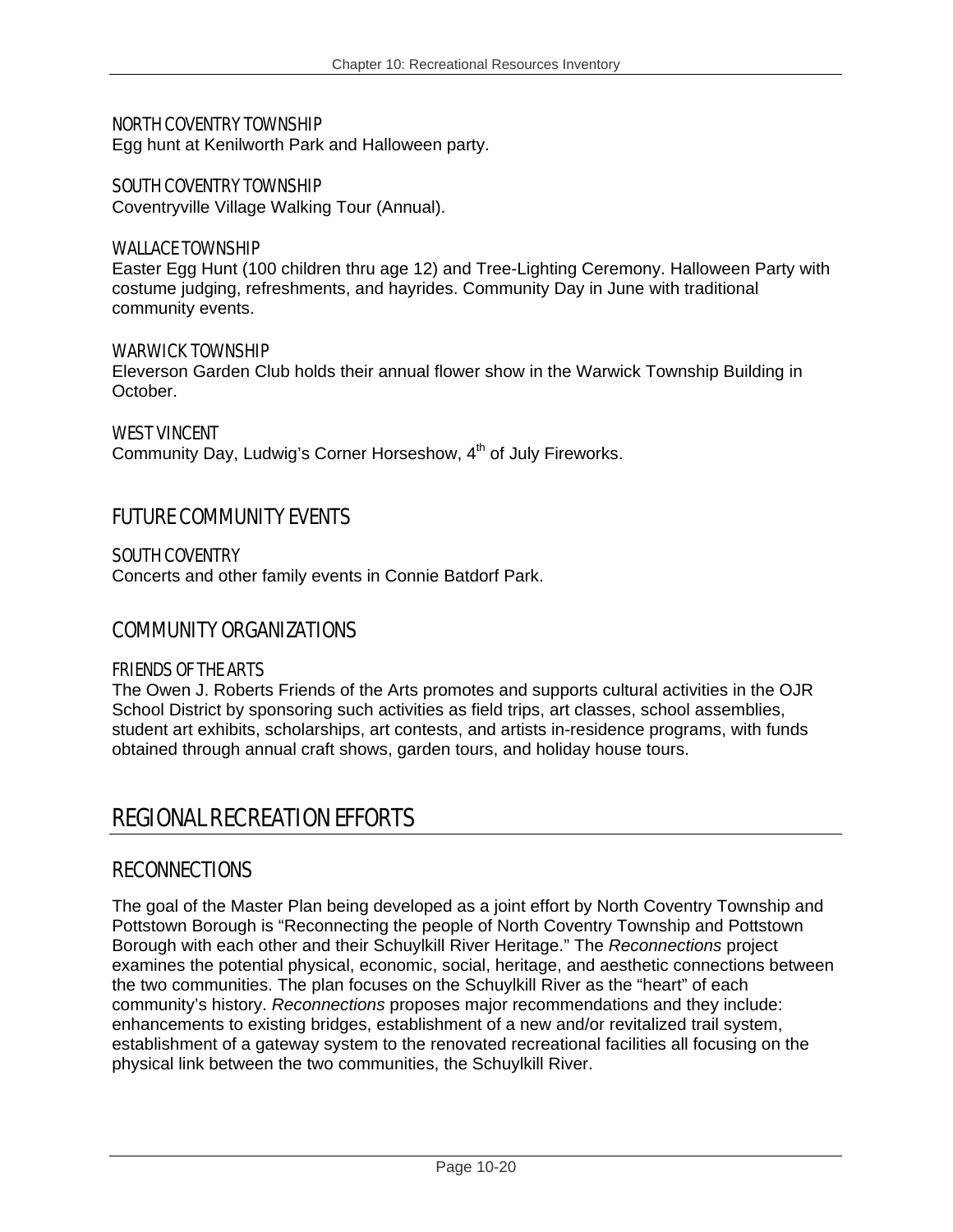# LEGAL BASIS FOR RECREATION PLANNING

The Municipalities Planning Code (MPC) supports planning for Parks and Recreation in the Comprehensive Plan (or element thereof) in Article III – Comprehensive Plan. Section 301 – Preparation of Comprehensive Plan, states:

- (a) "The municipal, multi-municipal, or county comprehensive plan, consisting of maps, charts, and textual matter, shall include, but not be limited to, the following basic elements:"
	- (3) "A plan for movement of people and goods, which may include expressways, highways, local street systems, parking facilities, pedestrian and bikeway systems, public transit routes, terminals, airfields, port facilities, railroad facilities, and other similar facilities or uses."
	- (7) (ii) "Identify current and proposed land uses which have a regional impact and significance, such as large shopping centers, major industrial parks, mines and related activities, office parks, storage facilities, large residential developments, regional entertainment and recreational complexes, hospitals, airports, and port facilities."

# CONCLUSION

The regional recreation resources inventoried in this chapter are important in maintaining the Region's unique character and vitality. The overall goal for regional resource protection is to establish a common approach that each municipality can employ for the consistent management of resources. To this end, Chapter 5: Recreation Plan includes a set of minimum criteria that can be reviewed and implemented through each municipality's zoning and subdivision and land development ordinances and any pertinent stand-alone ordinances. The Northern Federation can successfully implement its policies on a municipality-by-municipality basis without necessarily adopting a regional zoning ordinance. By adopting the same levels of protection, these resources can effectively be protected on a regional basis. The purpose of this inventory is to determine where gaps in protection measures may exist at the regional level. Chapter 5 includes recommendations for addressing these gaps and determining what additional measures may be needed to protect recreation resources on a regional basis.

### Figure Sources

Figure 10-1: *A Plan for the Protected Open Space Network in Chester County, Pennsylvania*, prepared by the Chester County Planning Commission, West Chester, Pennsylvania, 2002.

Figure 10-2 through 10-7: Municipal Comprehensive Plans and Open Space Plans.